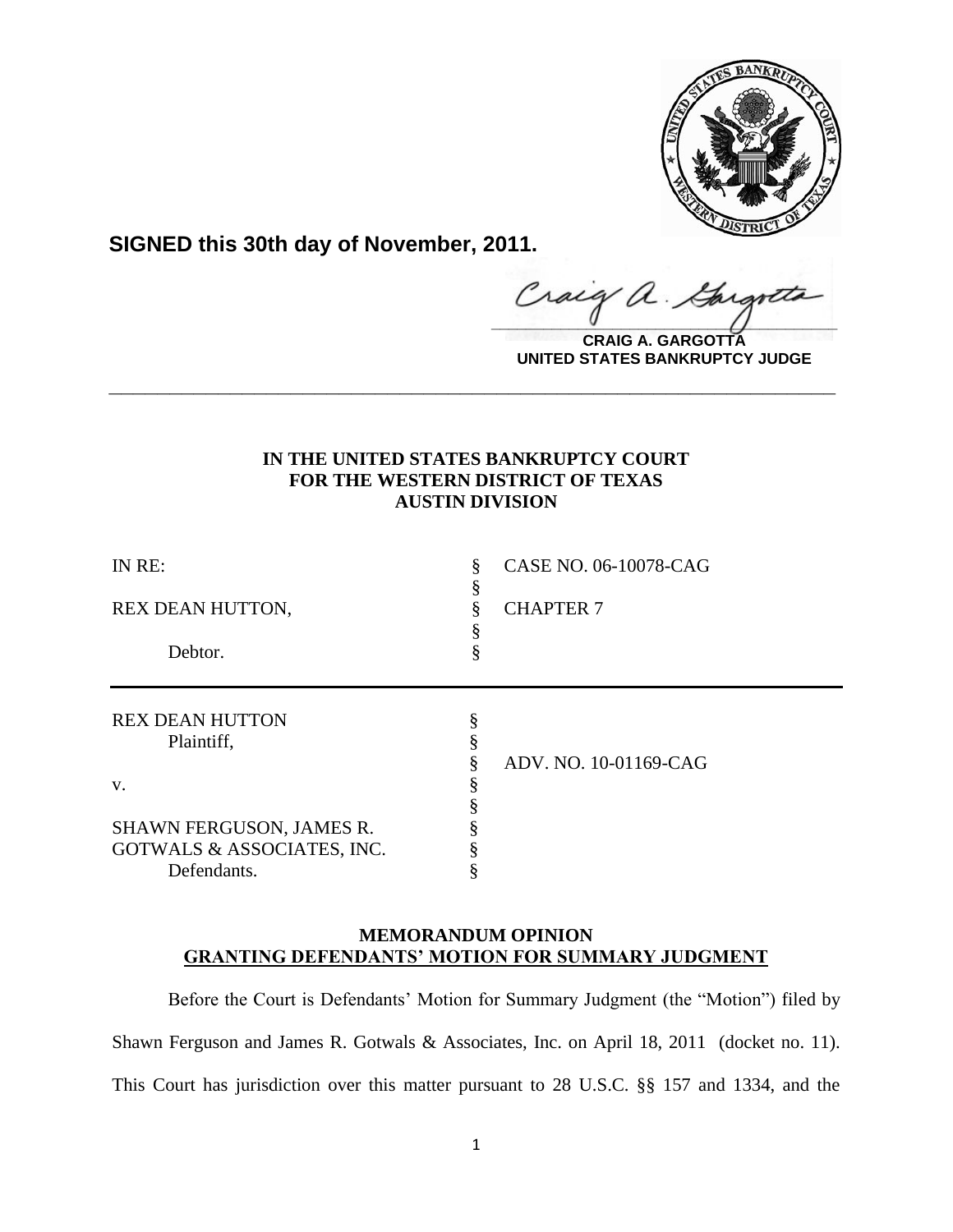matter is deemed a core proceeding under 28 U.S.C. § 157(b)(2)(I). This matter is referred to this Court under the district court's Standing Order of Reference. Venue is proper under 28 U.S.C. §§ 1408 and 1409.A hearing was held on June 15, 2011, to consider the Motion. Having considered the pleadings and the record in this case, the Court finds that the matter is ripe for summary judgment. *See* FED. R. CIV. P. 56(c) (made applicable to this adversary proceeding by FED. R. BANKR. P. 7056).

#### **FACTUAL AND PROCEDURAL BACKGROUND**

Rex Dean Hutton and Shawn Ferguson were divorced in Missouri in May 2003 (docket no. 11, ex. 2). The divorce decree awarded Hutton and Ferguson joint legal and physical custody of their daughter and son. *Id.* Thereafter, the parties and their children relocated to Tulsa, Oklahoma (docket no. 11, p. 3). By the fall of 2003, Hutton had domesticated the Missouri divorce decree in Oklahoma and each party had moved to receive sole custody (docket no. 11, ex. 3).

In the spring of 2005, during the course of the custody dispute, Ferguson filed a Motion for Sanctions and Addendum to Motion for Sanctions in the district court for Tulsa County, Oklahoma, asserting that Hutton's responses to discovery requests were "essentially useless, disingenuous, evasive and largely non-responsive." (Docket no. 11, ex. 4, p. 3). The custody trial began on May 24, 2005, and continued over six days (docket no. 11, ex. 5, p. 4). On October 20, 2005, the Tulsa County district court granted Ferguson's request for sanctions and entered a default judgment in favor of Ferguson, awarding her sole custody of the parties' children. *Id.* at 5. These rulings were memorialized in a judgment filed November 18, 2005 (docket no. 11, ex. 6). The judgment provided, *inter alia*, that Ferguson "submit an application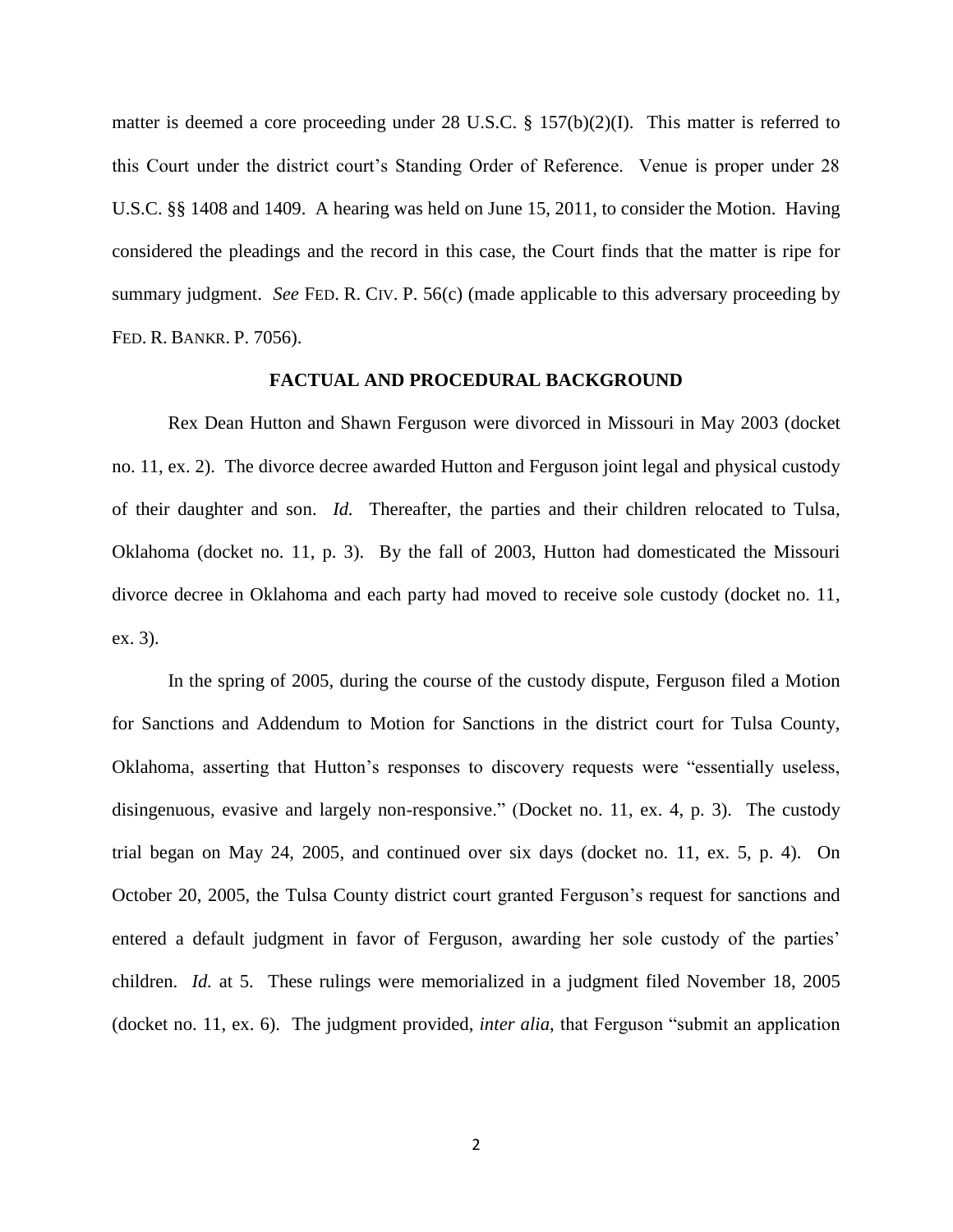for monetary sanctions to the Court within 30 days from the date of the entry and filing of this Order, and the same shall be set for hearing." *Id.* at 5.

On December 19, 2005, Hutton appealed the Tulsa County district court's judgment (docket no. 11, p. 5). On July 18, 2007, the Court of Civil Appeals of the State of Oklahoma affirmed the judgment, noting in footnote three of its opinion that a number of issues remained pending before the Tulsa County district court, including Ferguson's application for monetary sanctions and her request for attorneys' fees. *Id.* at p. 6 n.3. Hutton's petitions for rehearing and certiorari were also denied (docket no. 11, p. 5).

On January 25, 2006, Hutton filed for bankruptcy in this Court under Chapter 7 in Case No. 06-10078 (*see* docket no. 11, ex. 9). Hutton's "Schedule E – Creditors Holding Unsecured Priority Claims" schedules Ferguson as a creditor for a "domestic support obligation" (*see* docket no. 11, ex. 10). Hutton's "Schedule  $F - C$ reditors Holding Unsecured Nonpriority Claims" schedules Ferguson as a creditor for "Sanctions" and discloses James R. Gotwals as "ex-wife's attorney" for "Notice Only." (Docket no. 11, ex. 11). The case was deemed a no asset case, and no complaints to determine dischargeability were filed (docket no. 11, ex. 12).

On March 2, 2006, Hutton filed a Suggestion of Automatic Stay in the in Tulsa County district court, seeking to stop ongoing hearings regarding Ferguson's application for monetary sanctions and her request for attorneys' fees (docket no. 11, ex. 13).

On May 1, 2006, Hutton received a discharge in his bankruptcy case (docket no. 11, ex. 14).

On May 4, 2006, Hutton filed a Suggestion of Discharge in the Tulsa County district court, again seeking to stop ongoing hearings regarding the sanctions and attorneys' fees (docket no. 11, ex. 15). At the hearing, the court ordered a round of briefing relating to the impact of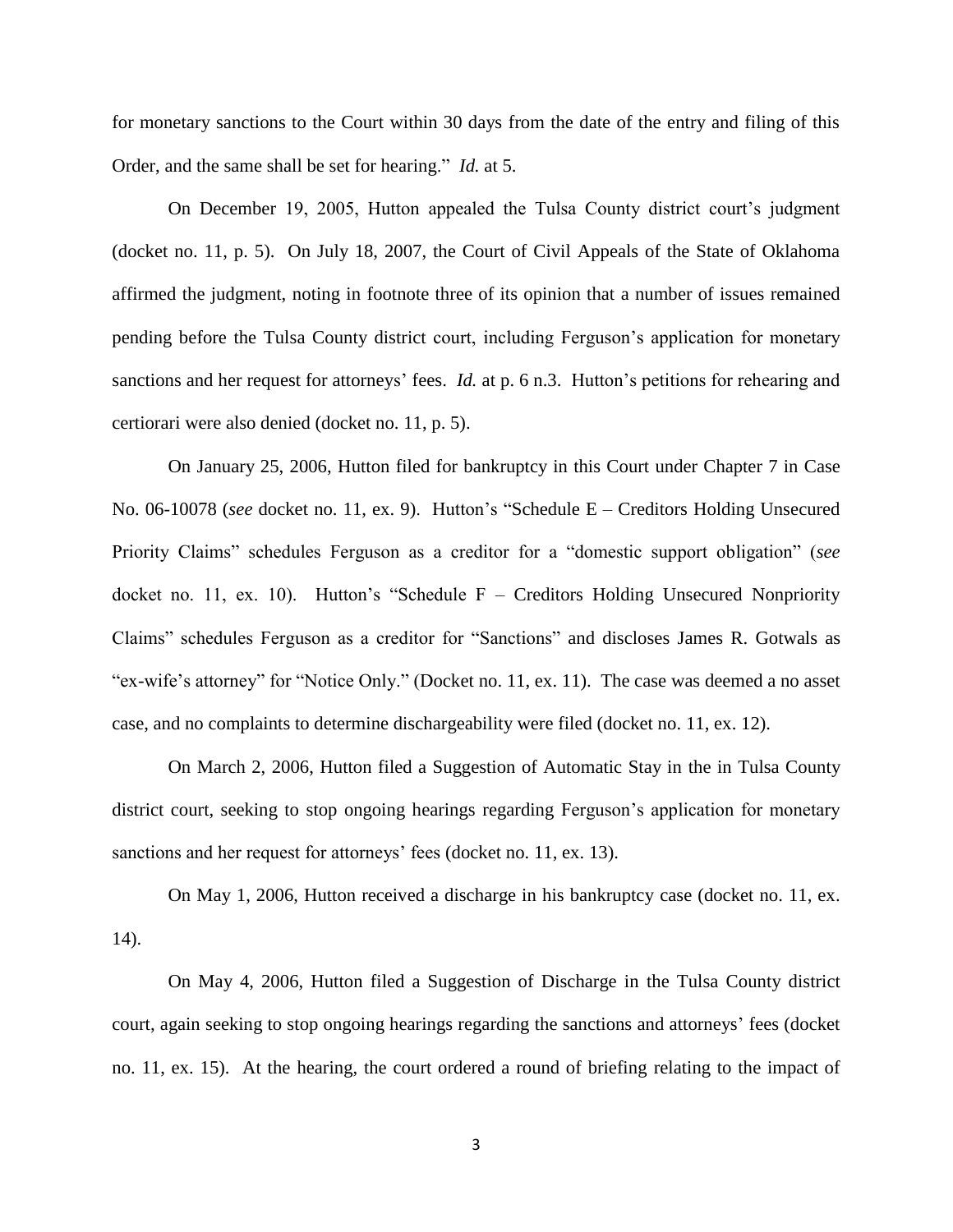Hutton's bankruptcy case (docket no. 11, ex.16). Ferguson addressed the issue in her brief (docket no. 11, ex. 17); Hutton, however, failed to do so (docket no. 11, ex. 18).

On June 27, 2007, the Tulsa County district court heard Ferguson's applications for attorneys' fees and costs, including testimony and exhibits, and took the matter under advisement (*see* docket no. 11, ex. 19). On October 4, 2007, the court entered an order awarding Ferguson \$54,283 in attorneys' fees and \$5,195 in costs. *Id.* After two subsequent hearings in January and February, the district court ordered an additional \$56,527.50 in attorneys' fees and \$600 in costs on March 20, 2008 (docket no. 11, ex. 24). On April 23, 2008, Hutton appealed both of these orders (docket no. 11, ex. 29). Hutton did not address the issues of stay or discharge in his appeal. *Id.* On May 27, 2009, the Court of Civil Appeals of the State of Oklahoma affirmed the orders (docket no. 11, ex. 30).

On August 14, 2009, Hutton moved to reopen his Chapter 7 bankruptcy case, Case No. 06-10078, to obtain a determination with regard to discharge of the two attorneys' fees judgments owed to Ferguson (*see* docket no. 11, ex. 9). On November 30, 2009, after a hearing, this Court denied Hutton's motion with prejudice to his right to refile for 180 days. *Id.* On May 3, 2010, Hutton filed a voluntary petition for Chapter 13 bankruptcy in this Court in Case No. 10-11215 (*see* docket no. 11, ex. 31, p. 1). On June 26, 2010, this Court granted Hutton's motion to voluntarily dismiss the Chapter 13 case (*see* docket no. 11, ex. 31, p. 6). On July 5, 2010, Hutton filed a second motion to reopen his prior Chapter 7 bankruptcy case (*see* docket no. 11, ex. 9, p. 8). On December 3, 2010, after another hearing, this Court granted the motion (*see* docket no. 11, ex. 9, p. 11).

On December 17, 2010, Hutton filed an Adversary Complaint against Ferguson and her attorneys, James R. Gotwals  $\&$  Associates, ("Defendants") to determine the dischargeability of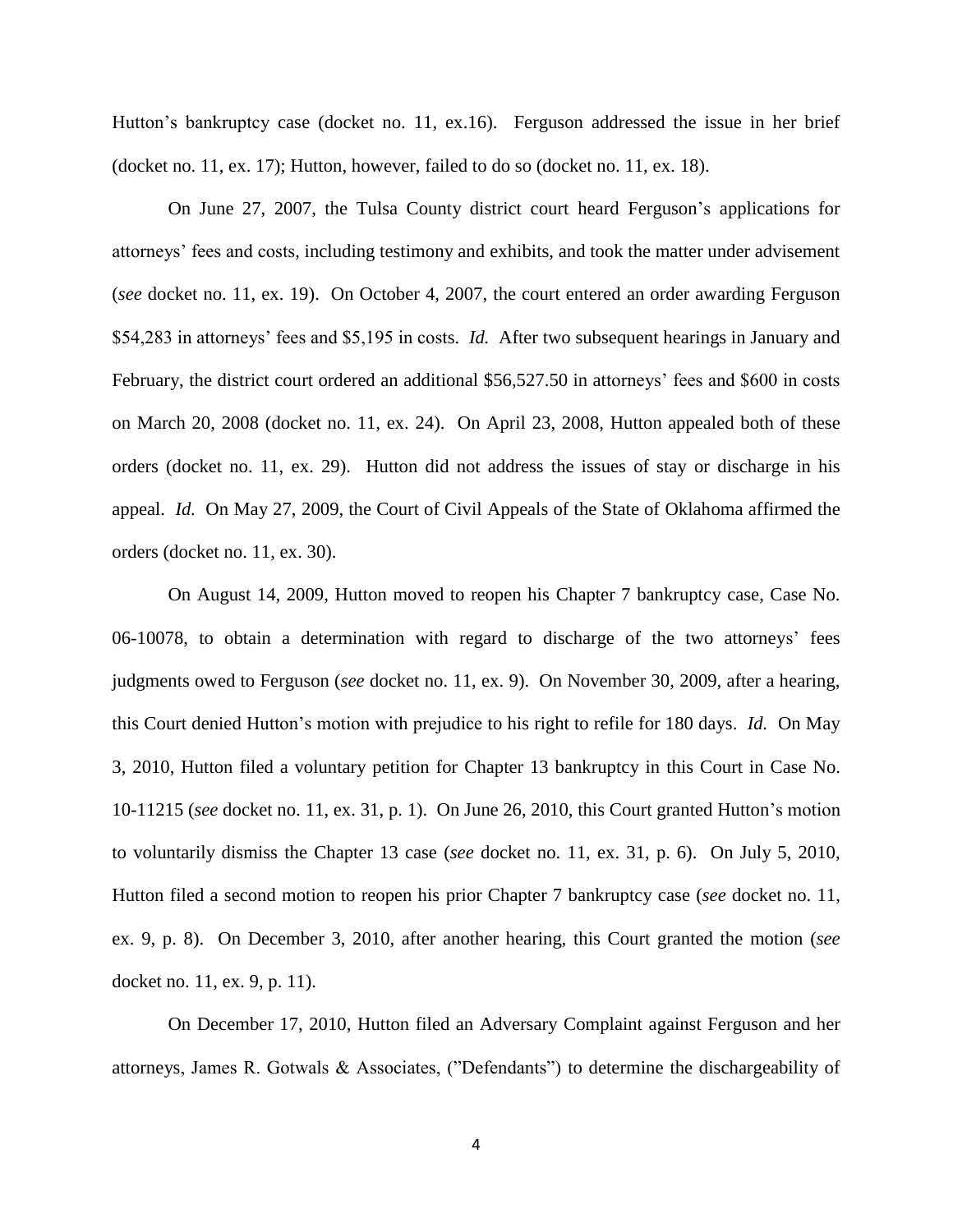the two attorneys' fees judgments (docket no. 1). In his Complaint, Hutton alleged that the judgments do not fall under any exception to discharge under 11 U.S.C. § 523 because (*1*) the judgments are for sanctions, which would be nondischargeable only under 11 U.S.C.  $\S 523(a)(6)$ and Defendants waived this argument; (*2*) the judgments do not constitute domestic support obligations under §  $523(a)(5)$  because they are for the benefit of Ferguson's attorneys rather than Ferguson and thus will not affect Ferguson's ability to support her children; and (*3*) the judgments do not constitute divorce-related debts under  $\S$  523(a)(15) because they are not payable "to a spouse, former spouse or child." (Docket no. 1, p. 5). Hutton further argued that, even if the attorneys' fees do constitute domestic support obligations under  $\S$  523(a)(5), they may be discharged under an exception for unusual circumstances recognized by the Tenth Circuit. *Id.*

On January 18, 2011, Defendants filed a Joint Answer, asserting as affirmative defenses that  $(1)$  the Complaint fails to state a claim for which relief can be granted under Rule 12(b)(6) of the Federal Rules of Civil Procedure; (*2*) the judgments are exempt from discharge under either § 523(a)(5) or  $\S$  523(a)(15); (3) the debts were not discharged under  $\S$  727(b); (4) the Complaint is barred by res judicata, (*5*) estoppel, laches and waiver; and (*6*) unclean hands due to Hutton's fraudulent schedules (docket no. 7).

On April 18, 2011, Defendants filed their Motion for Summary Judgment, listing twentyone material facts not in dispute (docket no. 11). In their Motion, Defendants argue that the awards, even if they are sanctions, are still exempt from discharge either under  $\S$  523(a)(5) as domestic support obligations or under § 523(a)(15) as divorce-related debts. *Id.* Defendants also deny Hutton's allegation that the awards should be discharged under an exception for unusual circumstances*. Id.*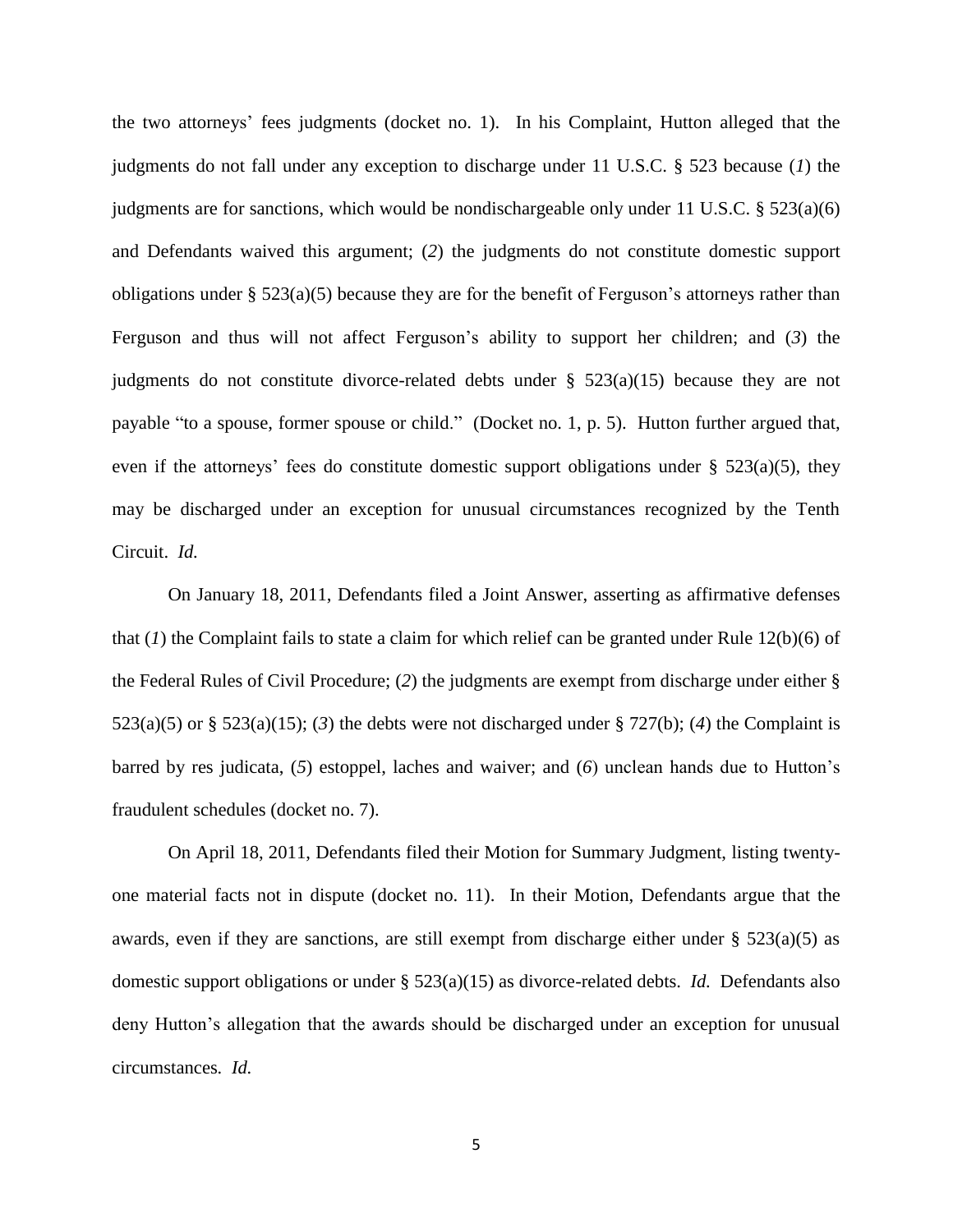On May 23, 2011, Hutton filed his response to the Motion, wherein he objected to only one statement in the Motion's list of material undisputed facts, and offered additional material facts for the Court's consideration (docket no. 15). On June 15, 2011, a hearing was held and the issues were taken under advisement.

# **THE FEE AGREEMENT**

On March 24, 2005, Ferguson entered into a fee agreement (the "Agreement") with James R. Gotwals & Associates, Inc. (docket no. 11, ex. 1). Ferguson is designated as the "Client" under the Agreement. *Id.* at 6. The Agreement provides that "the term 'Client' as used in this Agreement shall also denote the responsible party, (other than any third party guarantors if any), as identified in this Agreement, who, by signing this Agreement, contracts to pay the attorneys' fees and other charges provided in this agreement." *Id.* at 1.

On the last page of the Agreement, Ferguson's mother agrees "to be the responsible party for paying fees pursuant to the above provisions on behalf of [Ferguson]." *Id.* at 6. Ferguson also signed a statement on the last page of the Agreement declaring: "I, [Ferguson] being the Client for purposes of the professional relationship created in the above contract, and being advised of my rights, do hereby consent to payment of fees thereunder by [Ferguson's mother]." *Id.*

The Agreement contains eighteen separate provisions regarding the payment of attorneys' fees (docket no. 11, ex. 1). These provisions provide, *inter alia*, that the "fees incurred will be billed to the Client," that "[t]he Client agrees that all costs expended for this matter will be paid in advance by Client," and that "[t]he Client agrees to pay all costs expended in this litigation that are not paid in advance." *Id.* at  $1-2$ .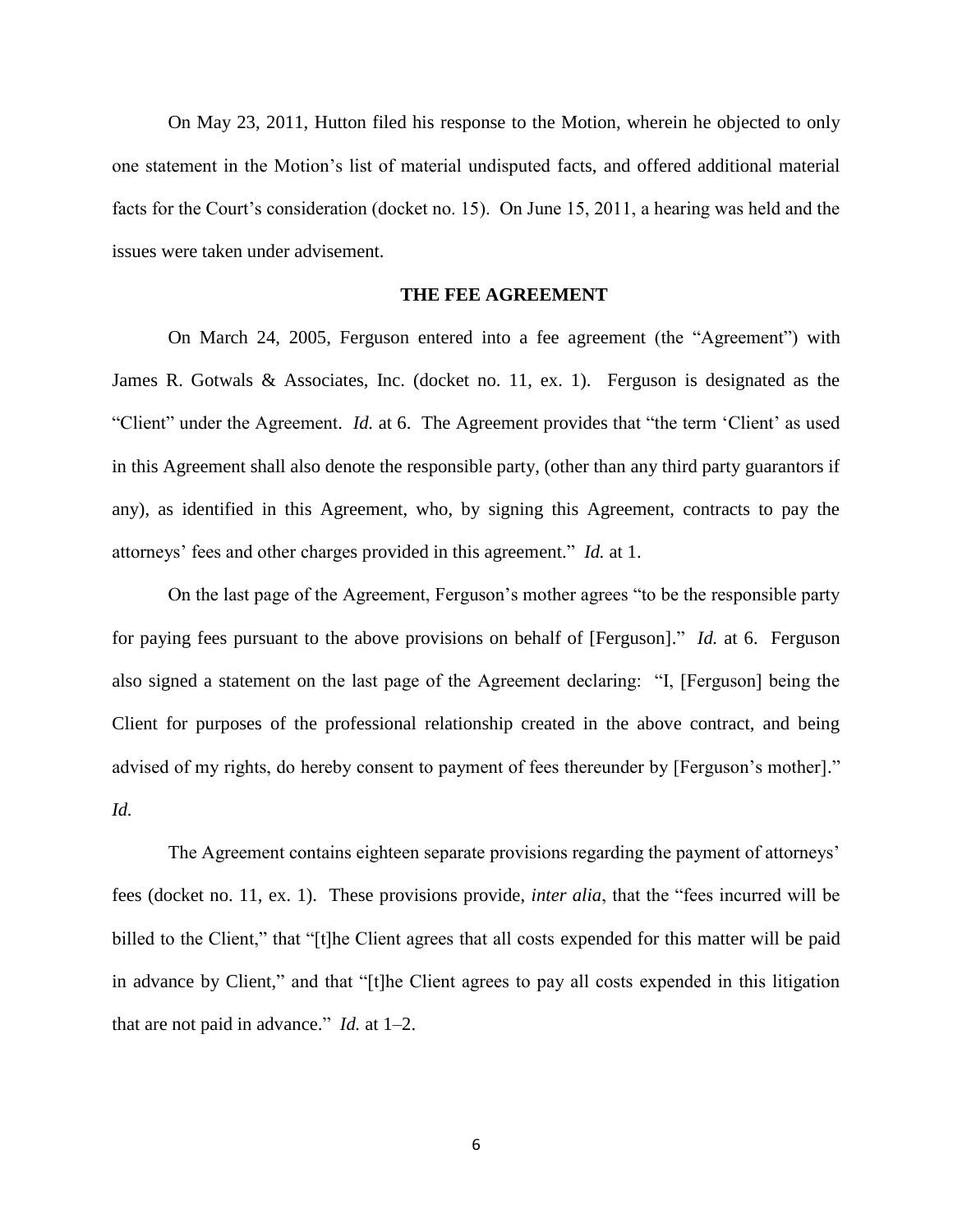Furthermore, two provisions that are particularly relevant to this adversary proceeding are the provision providing credit for payment by an opposing party and the provision providing for an attorney's lien on the Client's claim. *Id.* at 3–4. The provision regarding credit for payment by an opposing party provides that the "Client shall be credited for any payments by an opposing party toward Client's fees," and that "[s]hould an opposing party fail to pay the fees and/or costs as ordered by the Court, Attorneys shall not be obligated to collect said fees from the opposing party, but Client shall remain responsible for any monies due Attorneys." *Id.* at 3. The provision regarding an attorney's lien on the Client's claim states that "Attorneys are hereby given a lien on Client's claim or cause of action for any sum or property recovered by way of settlement and/or on any judgment that may be recovered for payment of Attorneys<sup>[']</sup> fees and costs." *Id.* at 4.

#### **SUMMARY JUDGMENT STANDARD**

The Court will grant a motion for summary judgment if the moving party shows that there is no genuine dispute as to any material fact and that it is entitled to judgment as a matter of law. FED. R. CIV. P. 56(a) (made applicable to adversary proceedings in bankruptcy by FED. R. BANKR. P. 7056); *Celotex Corp. v. Cattrett*, 477 U.S. 317, 322–23 (1986). All facts are reviewed and all inferences drawn in a light most favorable to the non-moving party. *James v. Sadler*, 909 F.2d 834, 837 (5th Cir. 1990). "The standard of review is not merely whether there is a sufficient factual dispute to permit the case to go forward, but whether a rational trier of fact could find for the non-moving party based upon the record evidence before the court." *Id.* (citing *Masushita Elec. Indus. Co., Ltd. v. Zenith Radio Corp., 475 U.S. 574, 586 (1986).* "The mere existence of a scintilla of evidence in support of the [non-moving party's] position will be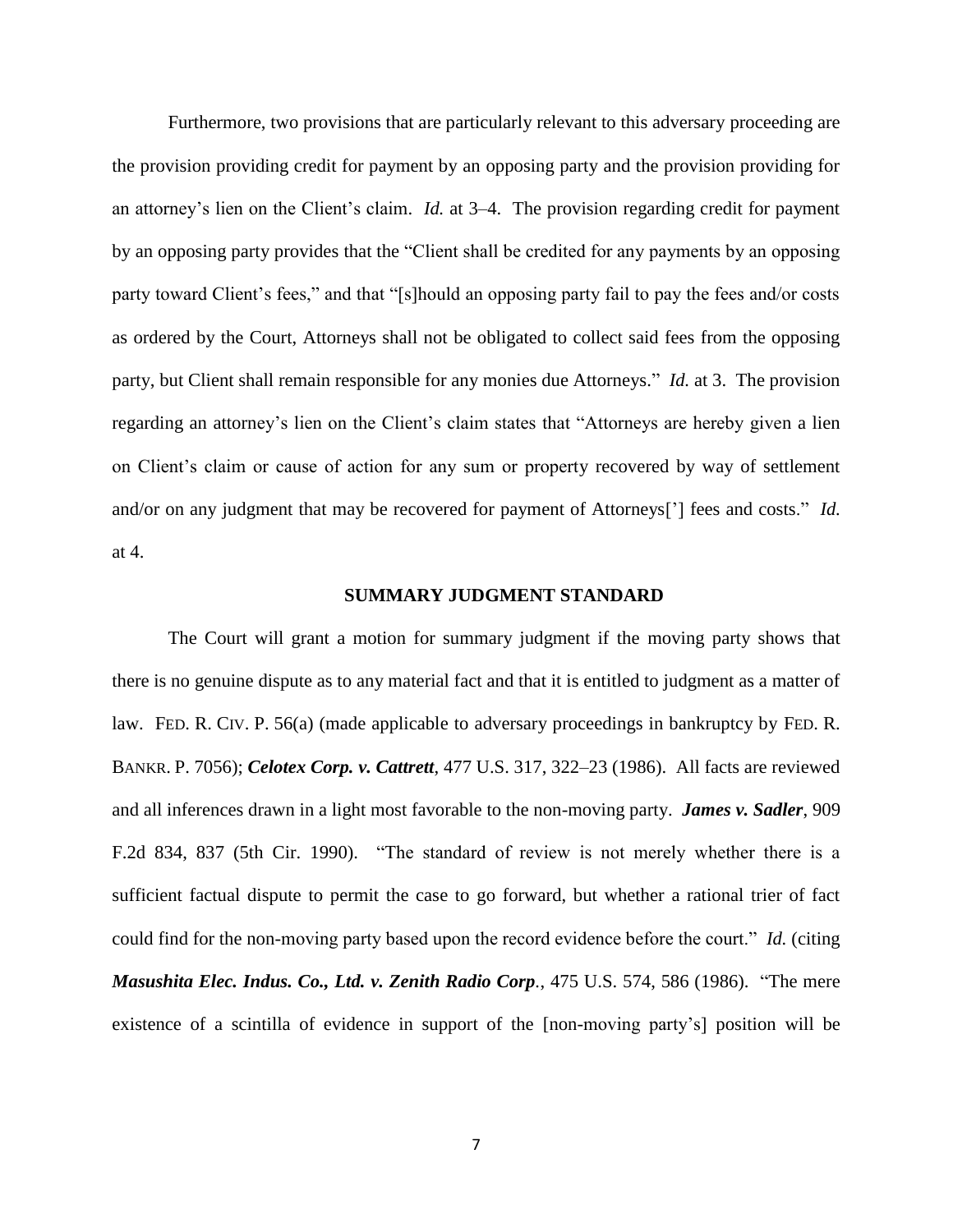insufficient; there must be evidence on which the jury could reasonably find for the [non-moving party]." *Anderson v. Liberty Lobby, Inc., 477 U.S. 242, 252 (1986).* 

#### **DISCUSSION**

The issue before the Court is whether the awards for attorneys' fees entered in the Tulsa County district court are dischargeable in bankruptcy. As a preliminary matter, Ferguson asserts that the issue of dischargeability has been determined in the Tulsa County district court, and that res judicata would bar this Court from re-determining the matter (docket no. 11, p. 11). While bankruptcy courts are bound by the principle of res judicata, "the contours of res judicata are somewhat different for bankruptcy courts than they are for other courts." **Browning v. Navarro**, 887 F.2d 553, 561 (5th Cir. 1989). "In only limited circumstances may bankruptcy courts defer to the doctrine of collateral estoppel and thereby ignore Congress' mandate to provide plenary review of dischargeability issues." *Dennis v. Dennis (In re Dennis)*, 25 F.3d 274, 278 (5th Cir. 1994). "Collateral estoppel applies in bankruptcy courts only if, *inter alia*, the first court has made specific, subordinate, factual findings on the identical dischargeability issue in question that is, an issue which encompasses the same prima facie elements as the bankruptcy issue—and the facts supporting the court's findings are discernible from that court's record. *Id.* Furthermore, "in interpreting  $\S$  523(a)(5) courts will generally look beyond the labels which state courts—and even the parties themselves—give obligations which debtors seek to have discharged." *Milligan v. Evert (In re Evert)*, 342 F.3d 358, 364 (5th Cir. 2003). Because this Court is unable to discern from the record any specific, subordinate factual findings in the Oklahoma courts on the dischargeability issue, it is not barred from determining the dischargeability of the awards for attorneys' fees under the doctrines of res judicata or collateral estoppel.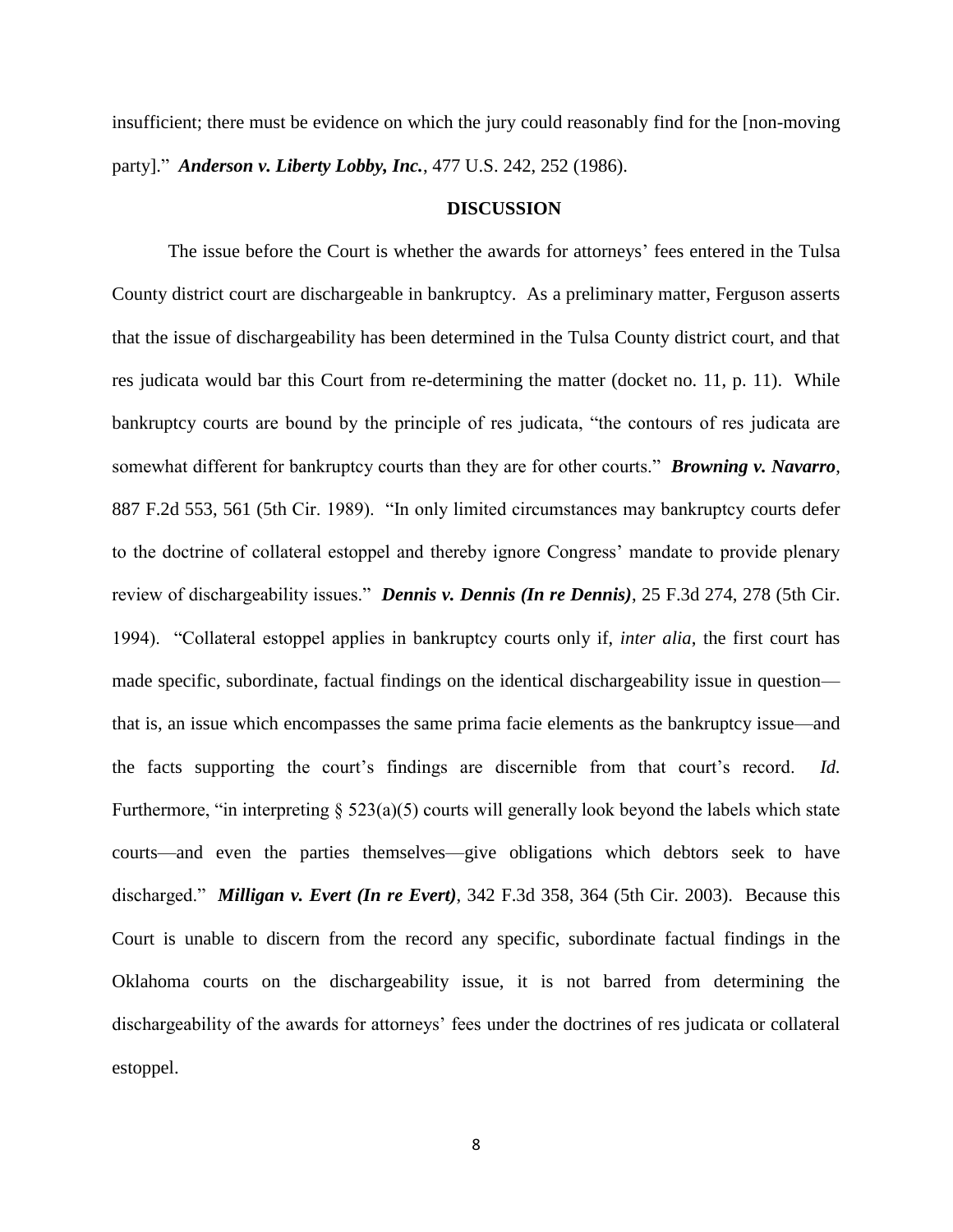Next, Ferguson argues that the awards are non-dischargeable because they are exempt

from discharge as domestic support obligations under 11 U.S.C. § 523(a)(5) or as divorce-related

debts under § 523(a)(15). Section 523(a)(5) of the Bankruptcy Code provides that "[a] discharge

under section  $727...$  of this title does not discharge an individual debtor from any debt--  $(5)$ 

for a domestic support obligation." 11 U.S.C.  $\S$  523(a)(5). The term "domestic support

obligation" is defined in  $\S$  101(14A) of the Code as follows:

(14A) The term "domestic support obligation" means a debt that accrues before, on, or after the date of the order for relief in a case under this title, including interest that accrues on that debt as provided under applicable nonbankruptcy law notwithstanding any other provision of this title, that is--

(A) owed to or recoverable by--

(i) a spouse, former spouse, or child of the debtor or such child's parent, legal guardian, or responsible relative; or

(ii) a governmental unit;

(B) in the nature of alimony, maintenance, or support (including assistance provided by a governmental unit) of such spouse, former spouse, or child of the debtor or such child's parent, without regard to whether such debt is expressly so designated;

(C) established or subject to establishment before, on, or after the date of the order for relief in a case under this title, by reason of applicable provisions of--

(i) a separation agreement, divorce decree, or property settlement agreement;

(ii) an order of a court of record; or

(iii) a determination made in accordance with applicable nonbankruptcy law by a governmental unit; and

(D) not assigned to a nongovernmental entity, unless that obligation is assigned voluntarily by the spouse, former spouse, child of the debtor, or such child's parent, legal guardian, or responsible relative for the purpose of collecting the debt.

11 U.S.C. § 101(14A). In sum, for the attorneys' fees awards to meet the definition of a

domestic support obligation, the awards must be (1) owed to or recoverable by a former spouse,

(2) in the nature of alimony, maintenance, or support, (3) established by an order of a court of

record, and (4) not assigned to a nongovernmental entity. *Id.* The elements at issue in this

proceeding are (1) whether the awards for attorneys' fees are owed to or recoverable by the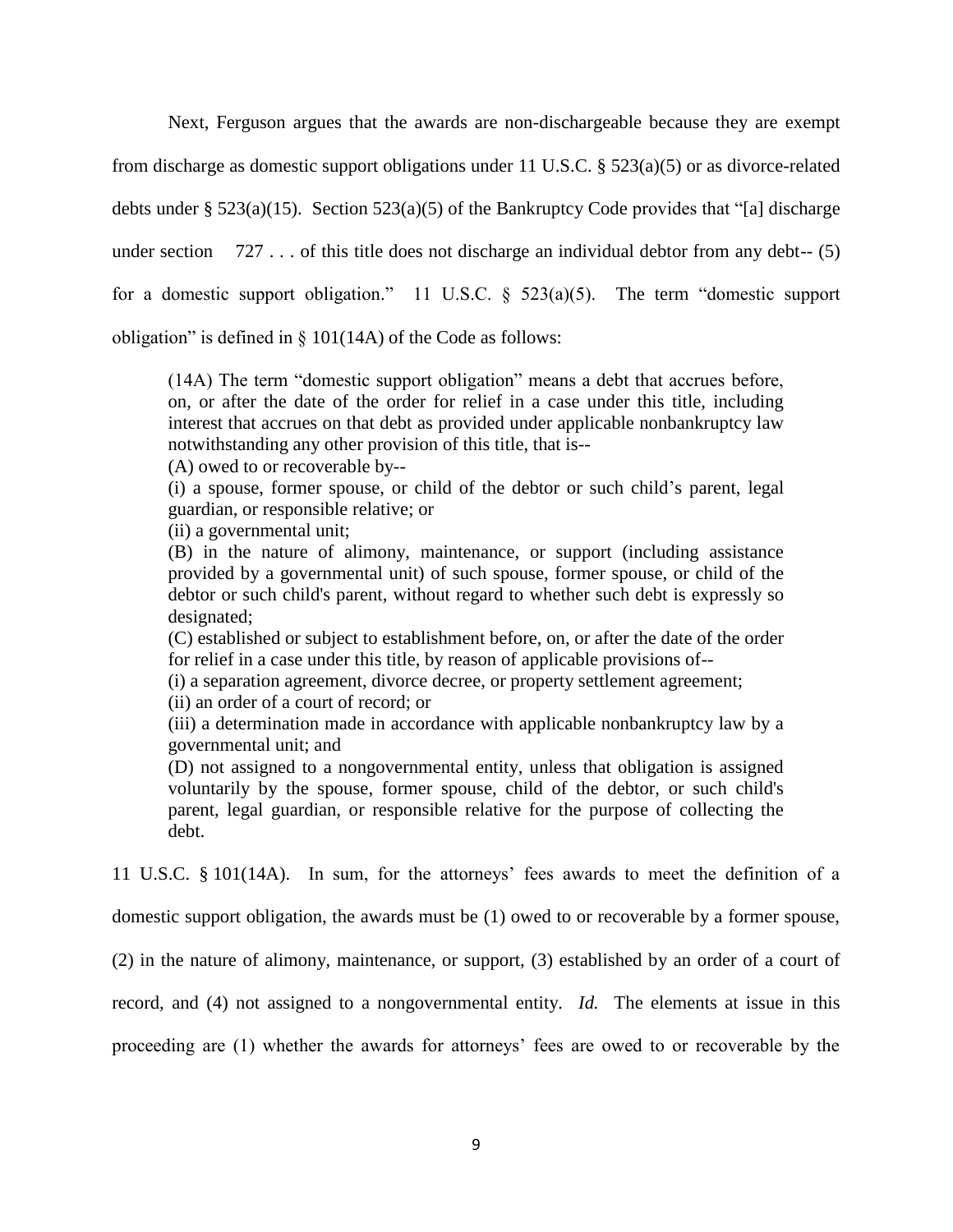debtor's former spouse and (2) whether the awards are in the nature of alimony, maintenance, or support.

Section 523(a)(15) of the Bankruptcy Code exempts from discharge certain divorcerelated debts that do not meet the definition of domestic support obligations. Section  $523(a)(15)$ provides that debts "to a spouse, former spouse, or child of the debtor  $\dots$  that [are] incurred by the debtor in the course of a divorce or separation or in connection with a separation agreement, divorce decree or other order of a court of record" are exempt from discharge in bankruptcy. 11 U.S.C. § 523(a)(15).

## **I. The awards are owed to or recoverable by Hutton's former spouse.**

Hutton argues that the awards for attorneys' fees do not meet the definition of a domestic support obligation because they are not "owed to or recoverable by a spouse, former spouse, or child of the debtor." 11 U.S.C.  $\S$  101(14A)(A)(i). Specifically, Hutton argues that the awards, while nominally awarded to Ferguson, are actually for the benefit of the attorneys. Hutton relies on an opinion from the Bankruptcy Court for the Northern District of Texas for the proposition that awards of attorneys' fees are not domestic support obligations because a law firm "is not an entity to whom a 'domestic support obligation' may be owed under section  $523(a)(5)$ ." *Loe, Warren, Rosenfield, Katcher, Hibbs & Windsor, P.C. v. Brooks (In re Brooks)*, 371 B.R. 761, 764 (Bankr. N.D. Tex. 2007).

The Court notes that there is a split of authority on the issue of whether an award of attorneys' fees that otherwise meets the definition of a domestic support obligation, but may be recovered directly by the attorneys, is nondischargeable under § 523(a)(5). *See Kassicieh v. Battisti (In re Kassicieh)*, 425 B.R. 467, 472–79 (Bankr. S.D. Ohio 2010) (describing three lines of authority on the issue of "whether a debt that is in the nature of support and owed directly to a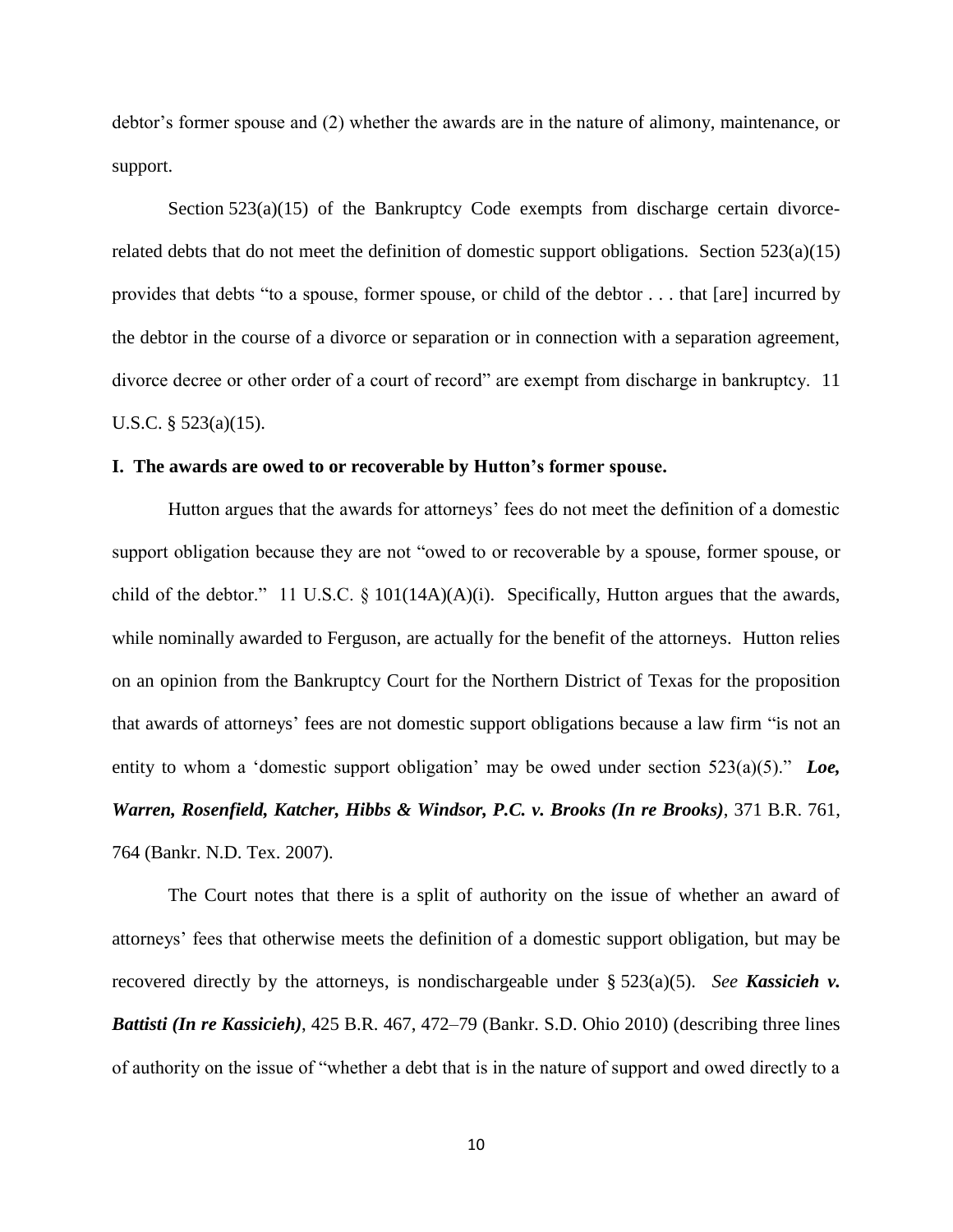third party . . . is exempted from discharge" under  $\S$  523(a)(5)). The issue is complicated by the fact that in the Bankruptcy Abuse Prevention and Consumer Protection Act of 2005 ("BAPCPA") Congress changed the relevant language of  $\S 523(a)(5)$  and added the  $\S 101(14A)$ definition of the term "domestic support obligation." *Id.* at 468. Thus, even in circuits where the law appeared to be clear prior to the adoption of BAPCPA, courts have differed in their interpretations of Congress's intent in altering the language of § 523(a)(5). *See, e.g.*, *In re Brooks*, 371 B.R. at 765–68 (finding that the change in the language of  $\S$  523(a)(5) "is intended to further the ability of 'a governmental unit' . . . to pursue a 'domestic support obligation,' not to broaden the category of entities that may assert that debts owed to them are nondischargeable); *Morris v. Allen (In re Morris)*, 454 B.R. 660, 662–63 (Bankr. N.D. Tex. 2011) (concluding that ―BAPCPA was meant to expand the universe of divorce related debts excepted from discharge" and that "the true focus . . . is on the nature of the debt and not to whom the debt is owed); *In re Andrews*, 434 B.R. 541, 546–47 (Bankr. W.D. Ark. 2010) (collecting cases analyzing the effect of BAPCPA on dischargeability under  $\S$  523(a)(5)).

Notwithstanding the lack of clarity regarding the post-BAPCPA dischargeability of debts in the nature of support that are payable directly to a third party, Hutton's reliance on *In re Brooks* is inapposite. The law firm in *In re Brooks* had intervened in the divorce proceeding and obtained separate awards against the debtor and his former spouse. 371 B.R. at 762. The debtor was not liable, either to the law firm or to his former spouse, for the award against the former spouse. *Id.* at 763. Likewise, the former spouse was not liable for the award against the debtor. *Id.* Thus, it is clear that the award in *In re Brooks* might not be owed to or recoverable by the debtor's spouse or former spouse. The award was made directly to the attorneys and only to the attorneys. *Id.* at 762–63.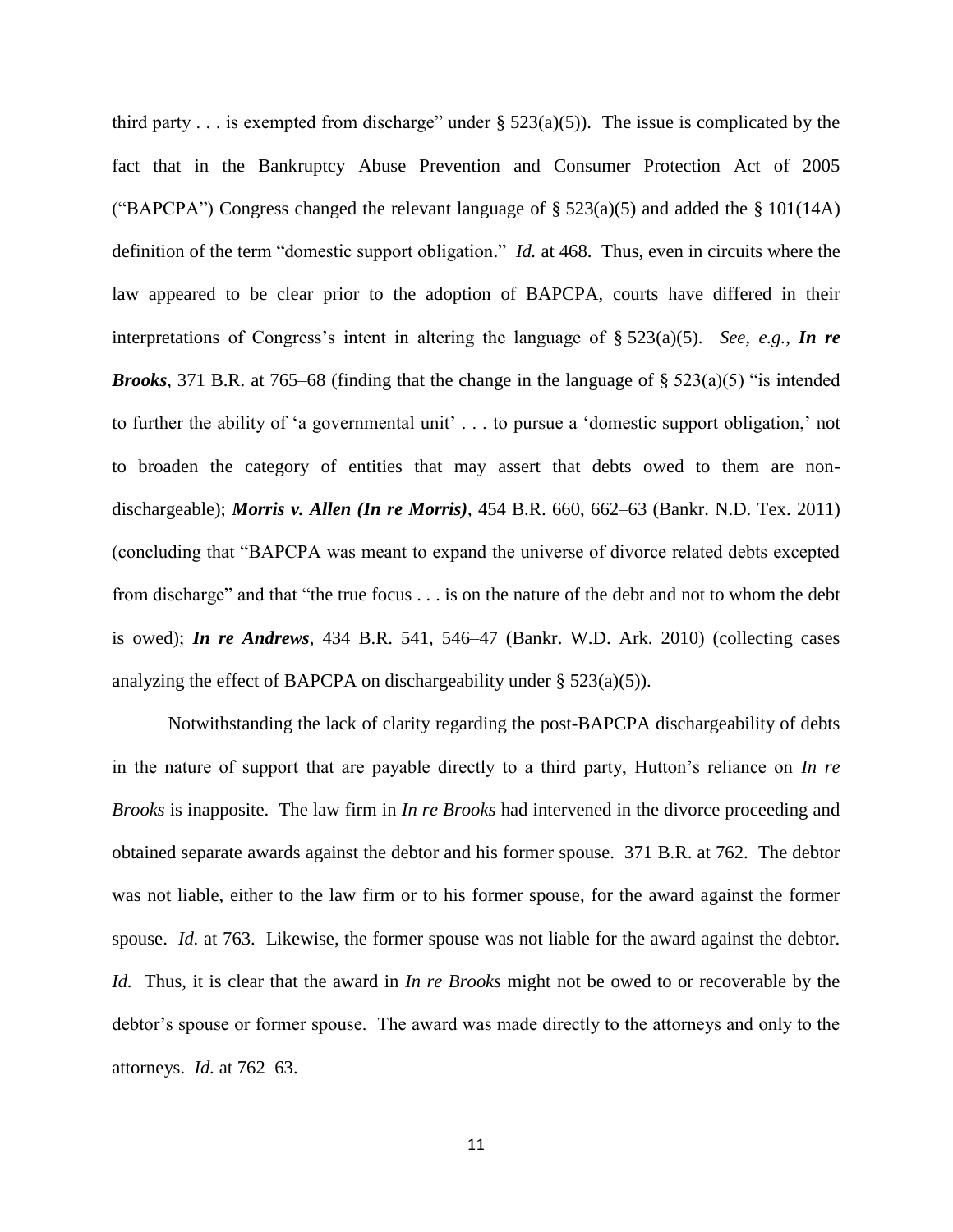By comparison, the attorneys' fees awards at issue before the Court were awarded to Ferguson, Hutton's former spouse. Furthermore, while the former spouse in *In re Brooks* was not liable for the award against the debtor, Ferguson remains liable for her attorneys' fees in the event that Hutton does not pay. The awards are not merely a benefit for Ferguson's attorneys nominally awarded to Ferguson, as Hutton asserts; they actually benefit Ferguson by relieving her of an obligation for which she would otherwise be liable. The court in *In re Brooks* declared that "[t]he typical scenario that Congress intended to prevent is when a spouse (the non-debtor) or a child is left out-of-pocket because of a debtor's bankruptcy filing." *Id.* at 767. That is the scenario that the Court is faced with in this case. Therefore, the Court finds that the awards for attorneys' fees are owed to or recoverable by Hutton's former spouse.

## **II. The awards are in the nature of alimony, maintenance or support.**

Hutton argues that the awards for attorneys' fees are not in the nature of alimony, maintenance, or support because they were referred to as sanctions for failure to comply with discovery orders in state court. However, "[w]hether a particular obligation constitutes alimony, maintenance, or support within the meaning of  $[\S$  523(a)(5)] is a matter of federal bankruptcy law, not state law." **Joseph v. O'Toole (In re Joseph)**, 16 F.3d 86, 87 (5th Cir. 1994) (quoting *In re Biggs*, 907 F.2d 503, 504 (5th Cir. 1990)). Thus, the Court "must place substance over form to determine the true nature and purpose of the award, regardless of the label used." *Id.* at 88.

Whether an award for attorneys' fees in a divorce proceeding is in the nature of alimony, maintenance, or support depends on the court's intent in making the award. *See Morel v. Morel (In re Morel)*, 983 F.2d 104, 105 n.3 (8th Cir. 1992) ("Although the inquiry must necessarily focus more upon the intent of the court in a contested proceeding, the issue for the Bankruptcy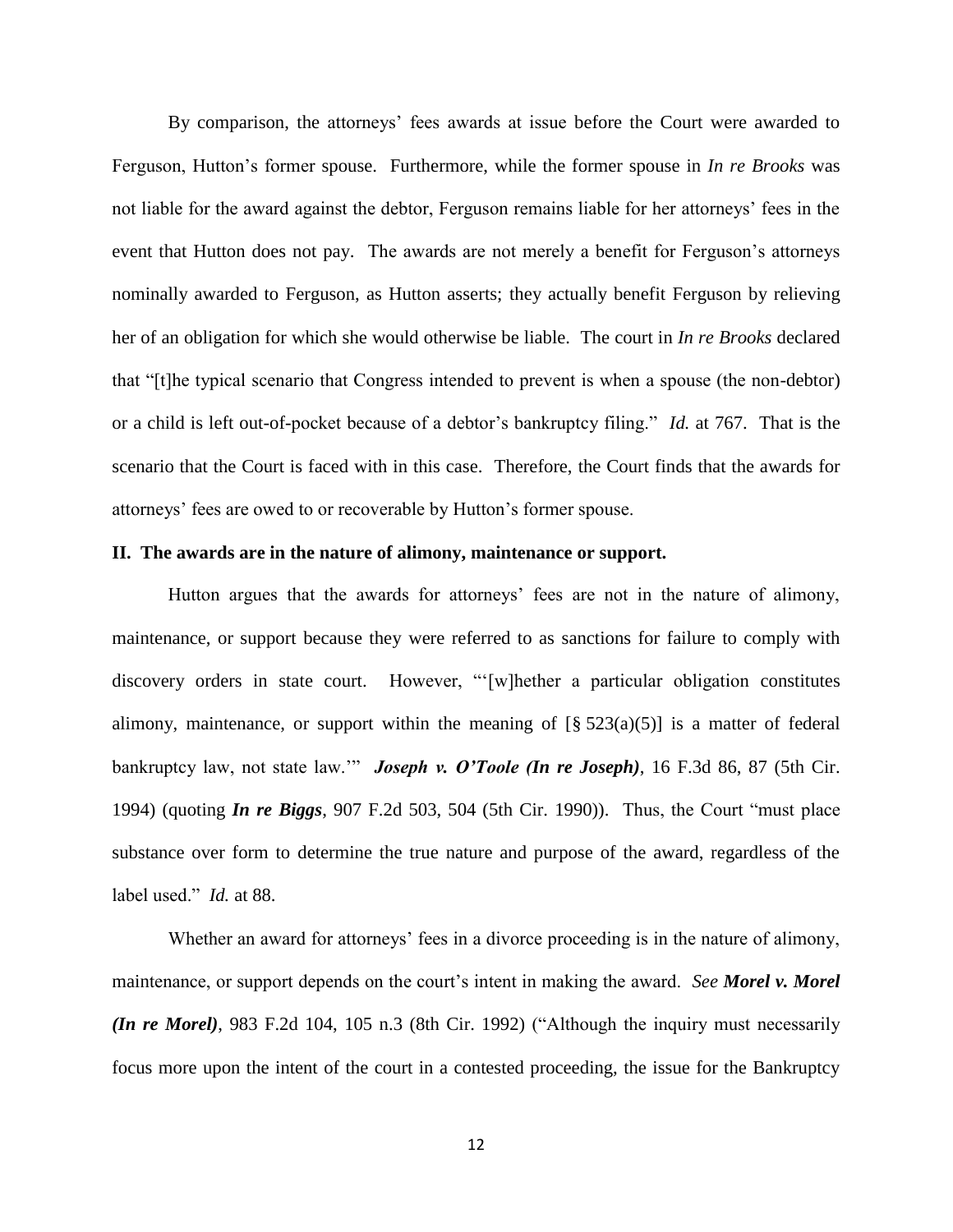Court under § 523(a)(5) remains one of intent.‖); *Pino v. Pino (In re Pino)*, 268 B.R. 483, 489 (Bankr. W.D. Tex. 2001) ("The crucial issue  $\ldots$  is the intent of the parties (or the divorce court) and the function the award was intended to serve at the time of the divorce."). Furthermore, an award of attorneys' fees "is deemed nondischargeable if the award itself reflects a balancing of the parties' financial needs." *In re Joseph*, 16 F.3d at 88. "Considerations such as the disparity in earning power of the parties, their relative business opportunities, the physical condition of the parties, their probable future need for support, the educational background of the parties, and the benefits they would have received had the marriage continued, inform this inquiry  $\dots$ ." *Id.* 

If the purpose of the underlying proceedings in which the awards for attorneys' fees arise is to provide for the benefit, support or best interests of the litigants' minor children, then the awards are in the nature of support. *See Hudson v. Raggio & Raggio, Inc. (In re Hudson)*, 107 F.3d 355, 357 (5th Cir. 1997). For example, "[a] court ordered obligation to pay attorney fees charged by an attorney that represents a child's parent in child support litigation against the debtor is non-dischargeable." *Id.* "Because the ultimate purpose of such a proceeding is to provide support for the child, the attorney fees incurred inure to her benefit and support, and therefore fall under the exception to dischargeability set out in §  $523(a)(5)$ ." *Id.* Where, as here, the underlying proceedings involve child custody litigation, courts have applied the same reasoning. *See, e.g., Dvorak v. Carlson (In re Dvorak)*, 986 F.2d 940, 941 (5th Cir. 1993) (holding that attorneys' fees awarded for services during a child custody hearing were nondischargeable because the hearing was for the child's benefit and support); *Snider v. Hill (In re Snider)*, 62 B.R. 382, 387 (Bankr. S.D. Tex. 1986) (finding an award for attorneys' fees in a child custody proceeding non-dischargeable because the award "was expressly found to be in the best interest of the [] child" and "so intertwined with the child support issues so as to make them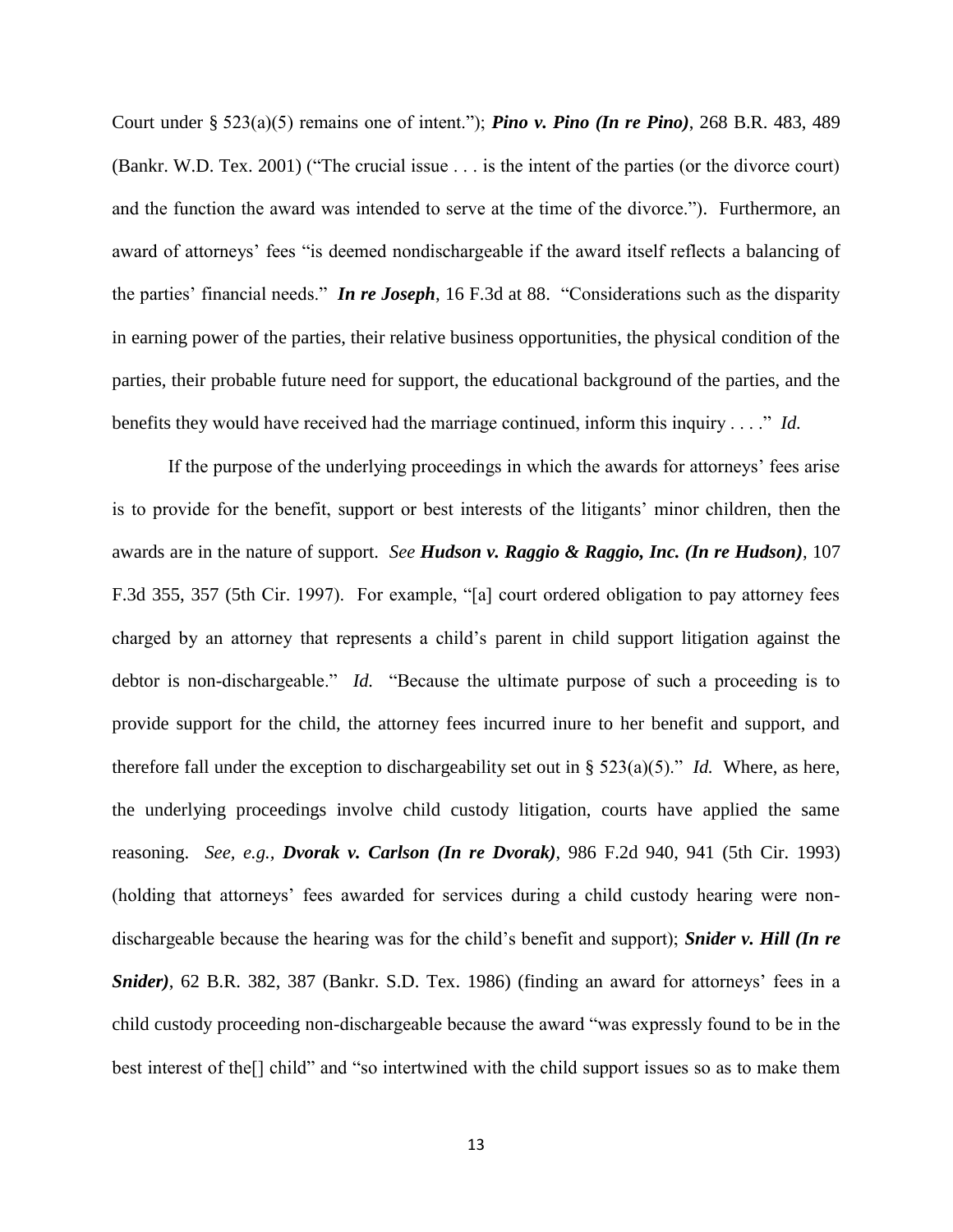inseparable when determining dischargeability of a debt"). *See also Hack v. Laney (In re Laney*), 53 B.R. 231, 235 (Bankr. N.D. Tex. 1985) (finding that "the services rendered by [the attorney] in the state court proceedings were so inextricably intertwined with the welfare of the children during the litigation that it would be unreasonable to characterize the fee award as anything other than an obligation in the nature of support.").

In this case, the attorneys' fees awarded to Ferguson were awarded in connection with litigation over the custody of Hutton and Ferguson's minor children (docket no. 11, ex.6, ex. 19, ex. 24). The judgment entered by the Tulsa County district court awarded sole legal custody of the minor children to Ferguson, required Hutton to pay child support to Ferguson, and required Ferguson to submit an application for monetary sanctions to the court within thirty days (docket no. 11, ex. 6, p. 3-5). The judgment also explicitly stated that the court found this to be in the best interest of the minor children of the parties (docket no. 11, ex. 6, p. 8).

On October 4, 2007, the district court entered an order containing the first award of attorneys' fees at issue. The court relied on an Oklahoma statute, which provides that a court in a divorce proceeding may "require either party to pay such reasonable expenses of the other as may be just and proper under the circumstances." Okla. Stat. tit. 43 § 110(D). The court determined that it was required to consider and "take into account all relevant circumstances when adjudicating motions for fees and costs incurred by a party either prosecuting or defending post-decree enforcement or modification proceedings." (Docket no. 11, ex. 19, p. 4) (quoting *Finger v. Finger*, 923 P.2d 1195, 1198 (Okla. 1996)). Furthermore, the court declared that awards for attorneys' fees "must be granted only to that litigant who qualifies for the benefit through the process of a judicial balancing of the equities." *Id.* at  $4-5$  (quoting **Thielenhaus v.** *Thielenhaus*, 890 P.2d 925, 935 (Okla. 1995)). The court expressly considered various factors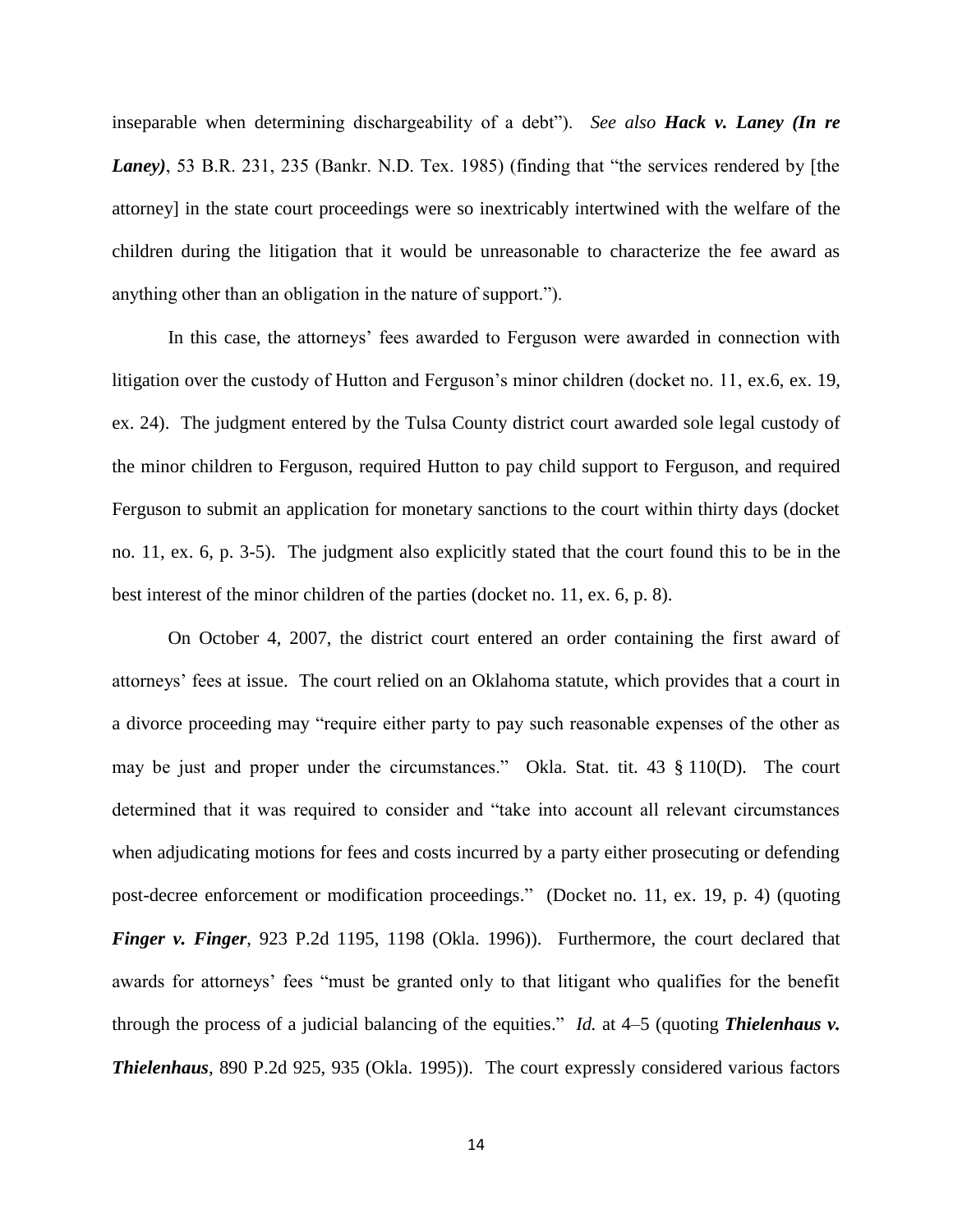in balancing the equities, including the nature of the litigation, the parties' involvement in causing or contributing to the ongoing disputes about the children, the necessity for the court to resolve even relatively minor child-related disputes, the income of the parties, actions by Hutton which caused protracted litigation, and Hutton's repeated failure to timely pay child support. *Id.* at 5. In addition, on March 20, 2008, when the district court awarded Ferguson additional attorneys' fees and costs, the court examined the relative financial circumstances of the parties, noting specifically the amount expended by Hutton in litigating the custody dispute (docket no. 11, ex. 24).

Hutton appealed both orders to the Court of Civil Appeals of the State of Oklahoma (docket no. 11, ex. 30). In his appeal, Hutton argued that the district court had erred in awarding Ferguson her attorneys' fees as a discovery sanction because a large portion of those fees were not clearly related to his failure to comply with discovery. *Id.* at 7. The Court of Civil Appeals agreed, upholding both awards as general awards of attorneys' fees and expenses under title 43, section 110(D) of the Oklahoma Statutes. *Id.* at 8–9.

Based on the foregoing, the Court finds that the awards for attorneys' fees to Ferguson are in the nature of alimony, maintenance, or support. The awards arose from a dispute over custody of the parties' minor children. The judgment specifically stated that the proceeding was for the best interest of the children. Furthermore, one of the factors considered by the Tulsa County district court in awarding the fees was Hutton's failure to pay child support in a timely manner. Thus, the attorneys' fees are in the nature of support to the minor children.

Hutton cites various cases finding that certain sanctions are not in the nature of support (docket no. 15, p. 4). In considering these and similar cases, the Court notes that in each case the trial court that awarded the fees made clear that the awards were meant exclusively as sanctions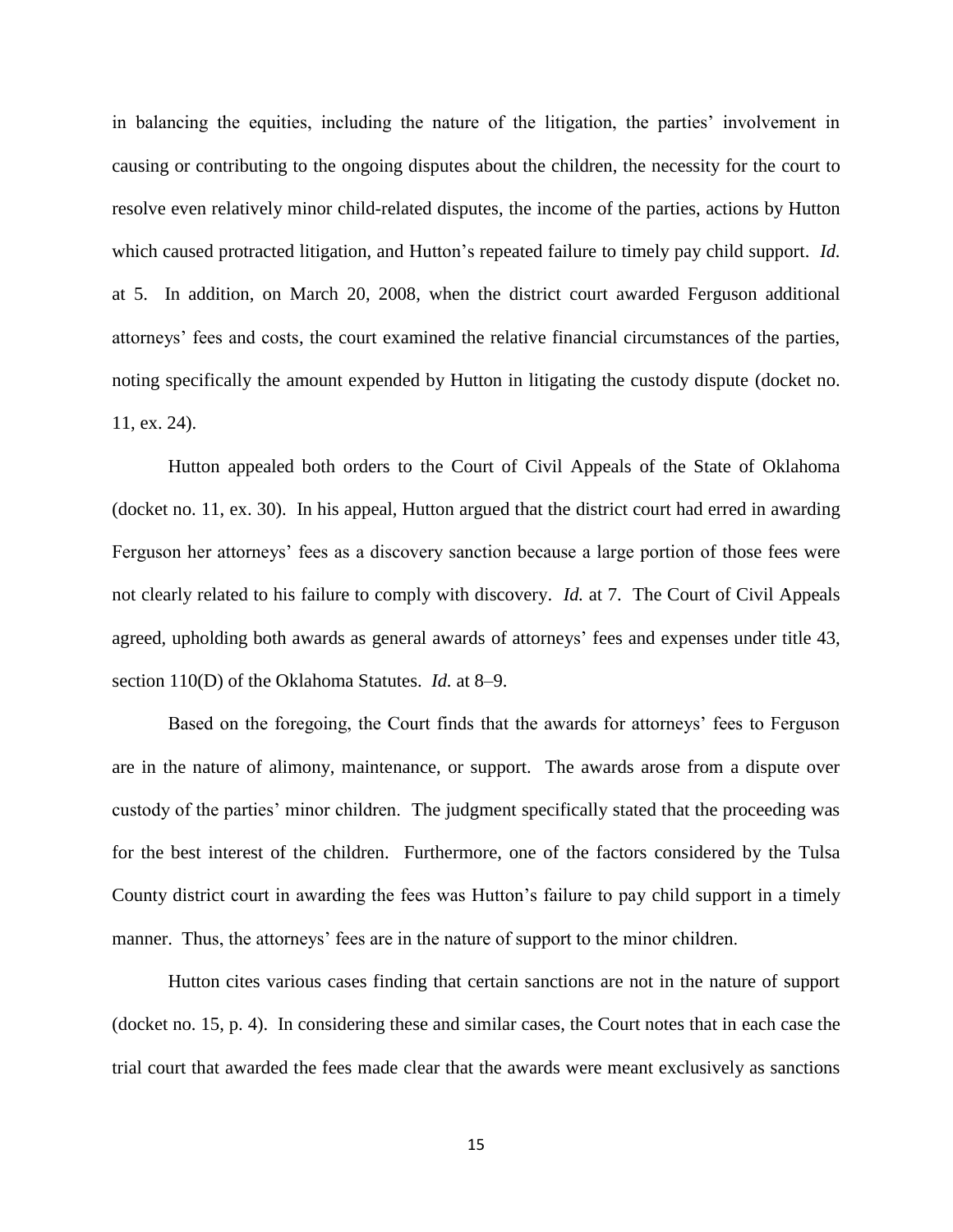and that the relevant financial circumstances of the parties were not considered. *See, e.g.*, *Estate of Mayer v. Hawe*, 303 B.R. 375, 378–79 (E.D. Wis. 2003) ("[T]he language of the probate court's order makes clear that the court did not impose attorney's fees and costs on [the debtor] for the purpose of enforcing her duty to support [her spouse and adult child].‖); *In re Spence*, No. 02-12093-BKC-AJC, 2009 WL 3483741, at \*3 (Bankr. S.D. Fla. Oct. 26, 2009) ("Debtor's misconduct during divorce proceedings was the sole reason given . . . for assessing fees as sanctions against Debtor. . . . [N]either the Strike Order, nor the Master's Reports I or II, nor the Sanctions Orders I or II contain any language indicating that the assessment of fees was based upon the respective wages or ability of the parties to pay.") (internal citations omitted); *In re* Lopez, 405 B.R. 382, 385 (S.D. Fla. 2009) ("The State Court Order . . . specifically held that ‗[t]his Court's award of attorney fees and costs in favor of the former Husband is based upon and supported by the bad faith litigation misconduct of the former Wife, and is not based upon the respective wages or ability of the parties to pay.""); *Lees v. Lees* (*In re Lees*), Ch. 7 Case No. 2:03-bk-06143-PHX-CGC, Adv. No. 2:03-ap-00851, 2008 WL 192967, at \*4 (Bankr. D. Ariz. Jan. 22, 2008) (noting that the trial judge "clearly was of the view that the award . . . was not in the nature of support; indeed, he excised any language in the form of the judgment that would have supported such a conclusion".

Here, the Tulsa County district court explicitly stated that it had balanced the equities, including the financial needs of the parties, in granting the awards. On appeal, the awards were upheld not as sanctions, but as general awards of attorneys' fees pursuant to the balancing test employed by the district court. While this Court is not bound by the state district court's reasoning, it is free to consider and even adopt that court's characterization of the awards. *Whipple v. Fulton (In re Fulton)*, 236 B.R. 626, 630–31 (Bankr. E.D. Tex. 1999). Thus,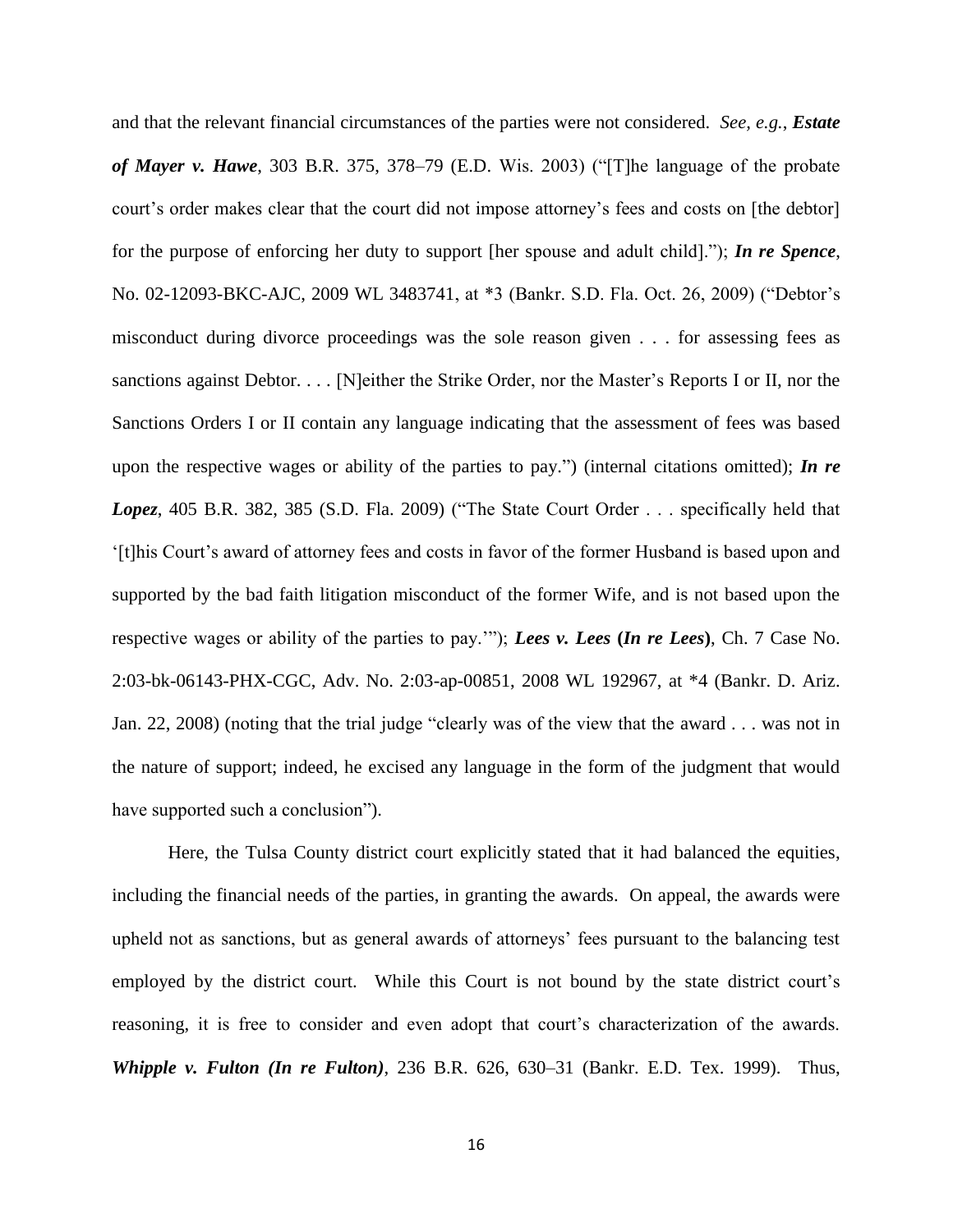considering the record and the relevant state-court litigation on the issue of whether the awards are properly characterized as discovery sanctions, the Court finds that the awards at issue are in the nature of alimony, maintenance, or support under federal bankruptcy law.

## **III. Ferguson is liable for her attorneys' fees.**

Hutton argues that, even if the Court finds that the awards for attorneys' fees are payable to his former spouse and in the nature of alimony, maintenance, or support, they are nonetheless dischargeable because Ferguson is not liable for their payment in the event that they are discharged. In certain cases, courts have permitted the discharge of an attorneys' fees award that otherwise qualified as a domestic support obligation where the spouse was not liable for their payment; however, as explained below, the rationale for doing so rests on the idea that a discharge in such circumstances in no way harms the non-debtor spouse. In other words, excluding the debts from discharge would not serve the purpose of  $\S 523(a)(5)$ , which is to prevent former spouses from being "left out-of-pocket because of a debtor's bankruptcy filing." *In re Brooks*, 371 B.R. at 767; *see also Linn v. Linn (In re Linn)*, 38 B.R. 762, 763 (B.A.P. 9th Cir. 1984) (citations omitted) ("Excluding these debts from discharge will not further the bankruptcy goal of a fresh start unburdened by old debts. Nor will it protect spouses, former spouses, and children from being injured by a debtor's discharge.").

For example, courts have typically addressed the issue in the context of an award for attorneys' fees that is payable directly to the non-debtor spouse's attorneys. *See, e.g.*, *Aldrich v. Papi (In re Papi)*, 427 B.R. 457, 459 (Bankr. N.D. Ill. 2010) (quoting the order of the trial court in the divorce proceedings entering judgment for attorneys' fees against the debtor and in favor of the non-debtor spouse's attorneys); *Simon, Schindler & Sandberg, LLP v. Gentilini (In re Gentilini*), 365 B.R. 251 (Bankr. S.D. Fla. 2007) (noting that the state court had ordered "the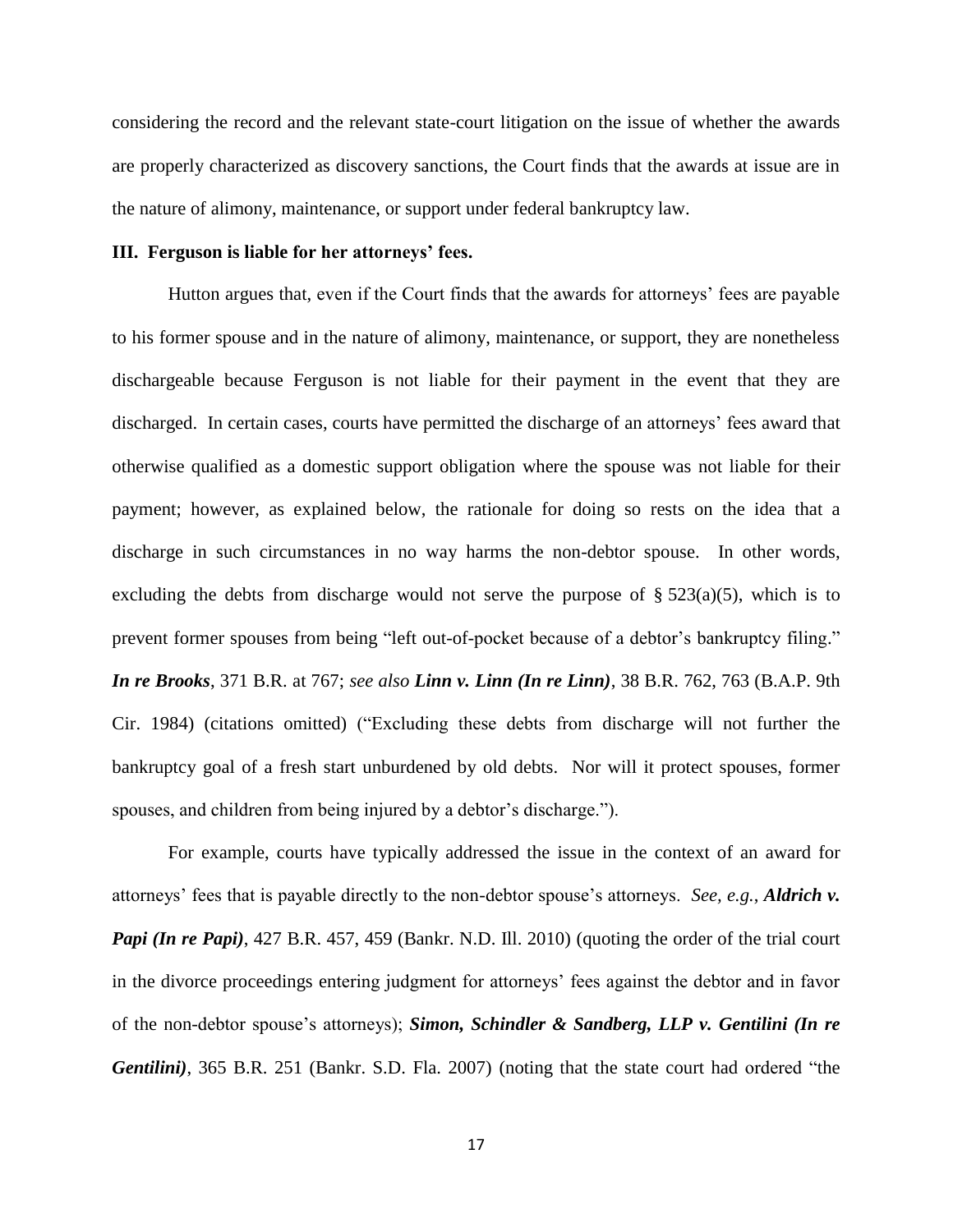debtor to pay  $\dots$  attorneys' fees to the Law Firm" and that "[o]n that same day  $\dots$  the state court entered a Final Judgment for Attorneys' Fees in favor of the Law Firm and against the Debtor"). In such cases, courts have typically focused on the requirement that a domestic support obligation be "owed to or recoverable by a spouse, former spouse, or child of the debtor." 11 U.S.C. § 101(14A)(A)(i). If the non-debtor spouse would remain liable for the attorneys' fees if the debt was discharged, then courts typically find that the award is "owed to or recoverable by" the non-debtor spouse. *See, e.g.*, *In re Papi*, 427 B.R. at 464 (holding that the debtor's obligation to pay his former spouse's attorneys was a debt "owed to or recoverable by" his former spouse because she would remain liable for her attorneys' fees if the debtor failed to pay); *In re Andrews*, 434 B.R. at 548 (holding that because the debtor's former spouse remained liable for her attorneys' fees, the debtor's obligation to the attorneys could be deemed a debt owed directly to his former spouse). Likewise, if the non-debtor spouse is not liable for the attorneys' fees in the event of discharge, some courts have found that the award is not "owed to or recoverable by" the non-debtor spouse. *See, e.g.*, *In re Linn*, 38 B.R. at 763 (finding an award for attorneys' fees in a divorce proceeding dischargeable in bankruptcy because the debtor was solely liable for the fees and the former wife and child would not be liable in the event of nonpayment); *In re Gentilini*, 365 B.R. at 256 (holding an award for attorneys' fees dischargeable because the statute of limitations for enforcement of the obligation against the debtor's former spouse had run prior to the debtor's bankruptcy filing).

Hutton argues that Ferguson is not liable for her attorneys' fees for two reasons. First, Hutton argues that the statute of limitations for the attorneys' enforcement of the obligation against Ferguson has run (docket no. 15, p. 5). Second, Hutton argues that Ferguson's mother,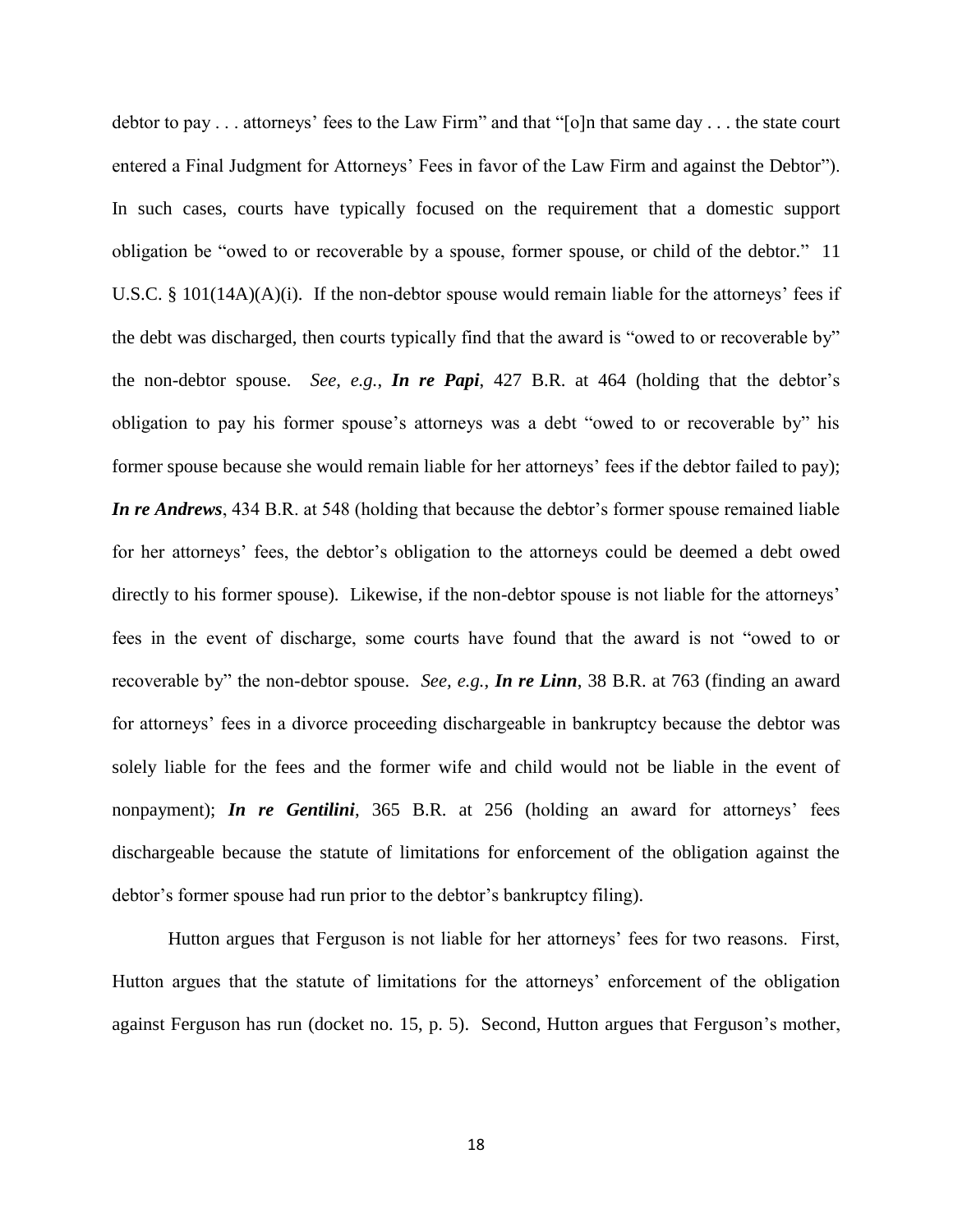rather than Ferguson herself, is the only individual contractually obligated to pay the fees. *Id.* at 6.

# **A. The statute of limitations has not run on the enforcement of the attorneys' fees obligation against Ferguson.**

Under Oklahoma law, the statute of limitations for an action upon a contract is five years. Okla. Stat. tit. 12 § 95(A)(1); *Nichols v. Nichols*, 222 P.3d 1049, 1053 n.9 (Okla. 2009). However, under Oklahoma law, "[w]hen an award for an attorney's fee is made directly to the client who is a party, a constructive trust attaches *eo instante* by operation of law to the award for the benefit of the lawyer who performed the services for which compensation is allowed" and "[t]he client stands as a constructive trustee and the lawyer as a constructive beneficiary." *Nichols*, 222 P.3d at 1054 (footnote omitted). Under Oklahoma's constructive-trust theory regarding awards of attorneys' fees, the five-year statute of limitations for action upon a contract is inapplicable. *Id.* at 1055. Rather, "[t]he continuing trust character of the award operates against the running of any limitation in favor of the [constructive trustee] until she has clearly repudiated the trust and the repudiation has been brought to the attention of the trust beneficiary." *Id.* 

It is apparent from the record that Ferguson has not repudiated the constructive trust attached to the awards for attorneys' fees. Under Oklahoma law, repudiation occurs when the constructive trustee "acts in a manner amounting to a denial of the existence of the trust." *Kinzy v. State el rel. Okla. Firefighters Pension & Ret. Sys.*, 20 P.3d 818, 822 (Okla. 2001); *see also Catron v. First Nat'l Bank & Trust Co. of Tulsa*, 434 P.2d 263, 273 (Okla. 1967) (finding that ―a written declaration by the trustee that all property belongs to him and that the beneficiary has no interest therein" was a repudiation of the trust relationship). Furthermore, repudiation does not set the statute of limitations running until the constructive beneficiary receives notice of the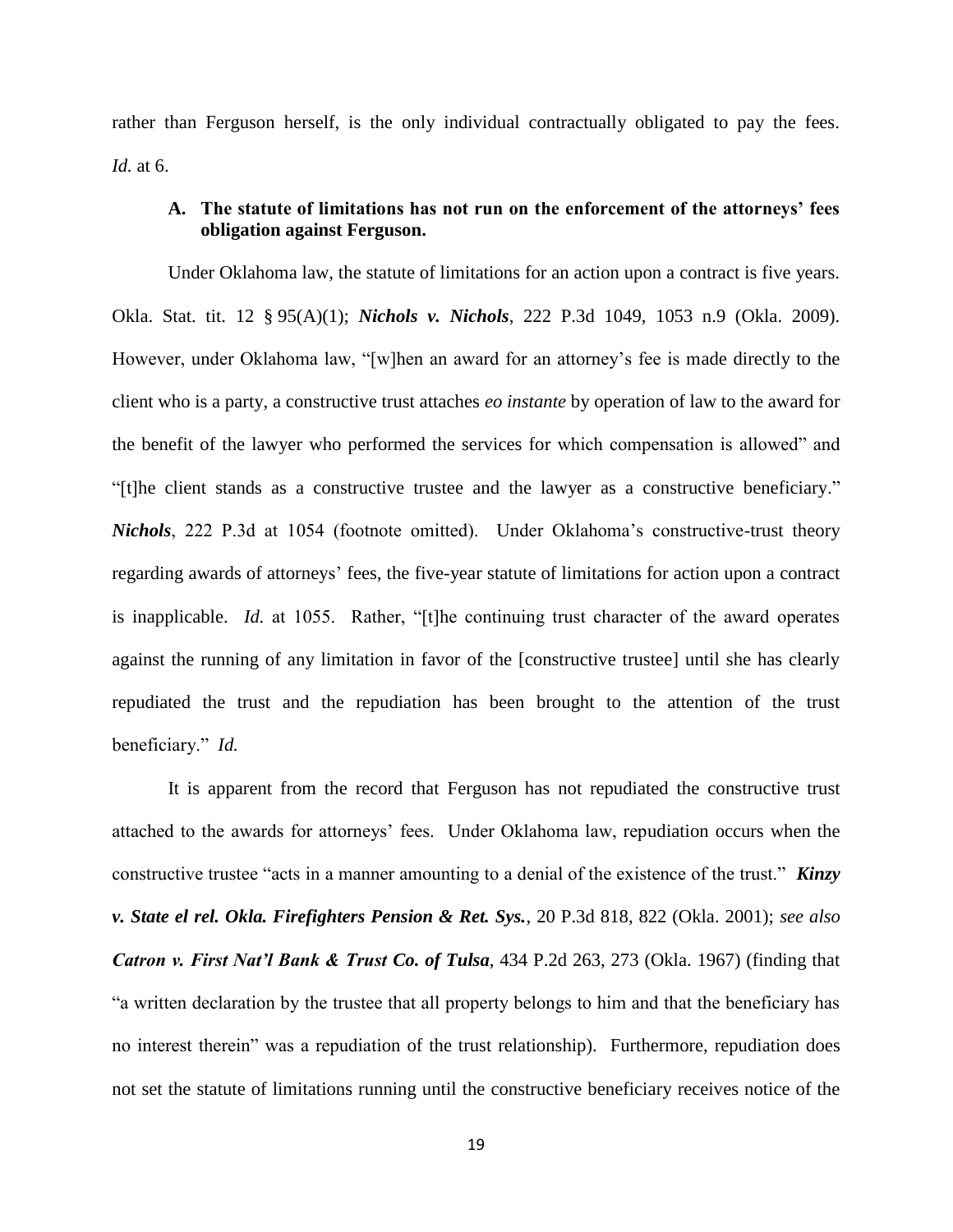repudiation. *Catron*, 434 P.2d at 273; *Goodall v. Trigg Drilling Co.*, 944 P.2d 292, 294–95 (Okla. 1997).

Ferguson has made payments to her attorneys, both with funds received from Hutton and with her own personal funds (docket no. 25, ex. 3). Rather than amounting to a denial of the existence of the trust, Ferguson's payments of attorneys fees over several years, wherein she receives funds from Hutton and remits them to her attorneys as constructive trustee for her attorneys' benefit, are evidence that she has not repudiated the constructive trust. *Cf. Goodall*, 944 P.2d at 294–95 (Okla. 1997) (discussing repudiation of a trust relationship involving a failure to pay oil and gas royalties). Thus, the statute of limitations has not run on the attorneys' ability to recover the fees against Ferguson.

## **B. Ferguson is contractually obligated to pay her attorneys' fees.**

Hutton also argues that under the terms of the Agreement, it is Ferguson's mother, rather than Ferguson herself, who is liable for payment of the attorneys' fees. The Agreement states that "the term 'Client' as used in this Agreement shall also denote the responsible party, (other than any third party guarantors if any), as identified in this Agreement, who, by signing this Agreement, contracts to pay the attorneys' fees and other charges provided in this agreement." (Docket no. 11, ex. 1, p. 1). Ferguson is identified as the "Client" and her mother is identified as "the responsible party for paying fees pursuant to the above provisions on behalf of [Ferguson]." *Id.* at 6.

In interpreting the Agreement, the Court must look to the intentions of the parties in entering the contract. *Pitco Prod. Co. v. Chaparral Energy, Inc.*, 63 P.3d 541, 545 (Okla. 2003). "If language of a contract is clear and free of ambiguity, the court is to interpret it as a matter of law, giving effect to the mutual intent of the parties at the time of contracting." *Id.*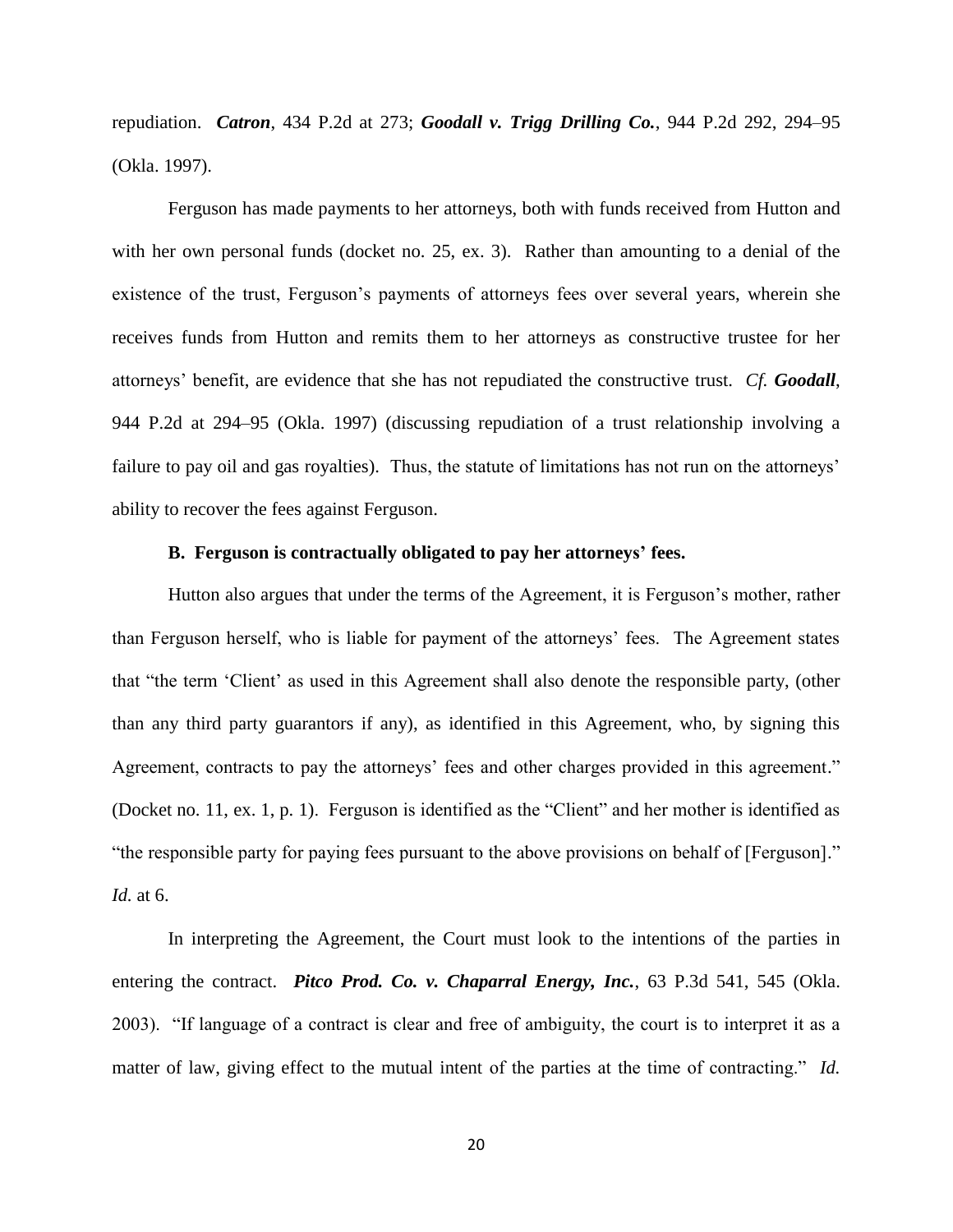―Whether a contract is ambiguous and hence requires extrinsic evidence to clarify the doubt is a question of law for the courts." *Id.* "A contract is ambiguous if it is reasonably susceptible to at least two different constructions." *Id.* at 545–46. To decide whether a contract is ambiguous, we look to the language of the entire agreement." *Id.* at 546. "A contract must be considered as a whole so as to give effect to all its provisions." *Id.* 

Looking to the language of the Agreement and considering the contract as a whole so as to give effect to all its provisions, it is clear that the intent of the parties was to designate Ferguson's mother as an additional person from whom the attorneys could seek to recover their fees, not to relieve Ferguson of her liability to pay for the services that she would receive. This intent is clear from the fact that the Agreement gives the attorneys a lien on any monies recovered by Ferguson in the litigation (docket 11, ex. 1, p. 4). Furthermore, the Agreement states that the term "Client . . . shall also denote the responsible party." The Agreement then lists seventeen additional provisions which refer only to the "Client" and her responsibility for payment of fees and costs. In order to give effect to all of these provisions, the Court must interpret the language to mean that the term "Client" means both the client and the responsible party. To interpret the term to mean only the responsible party would render several provisions, such as the provision placing a lien on the "Client's" claim, without any meaningful effect.

Such an interpretation is consistent both with the language of the Agreement and the behavior of the parties. While Ferguson's mother initially paid the attorneys' retainer, Ferguson has made multiple payments to her attorneys, both out of funds received from Hutton and from her own personal funds, over several years (docket no. 25, ex. 3). Furthermore, the Court's determination that Ferguson remains liable for her attorneys' fees under the Agreement is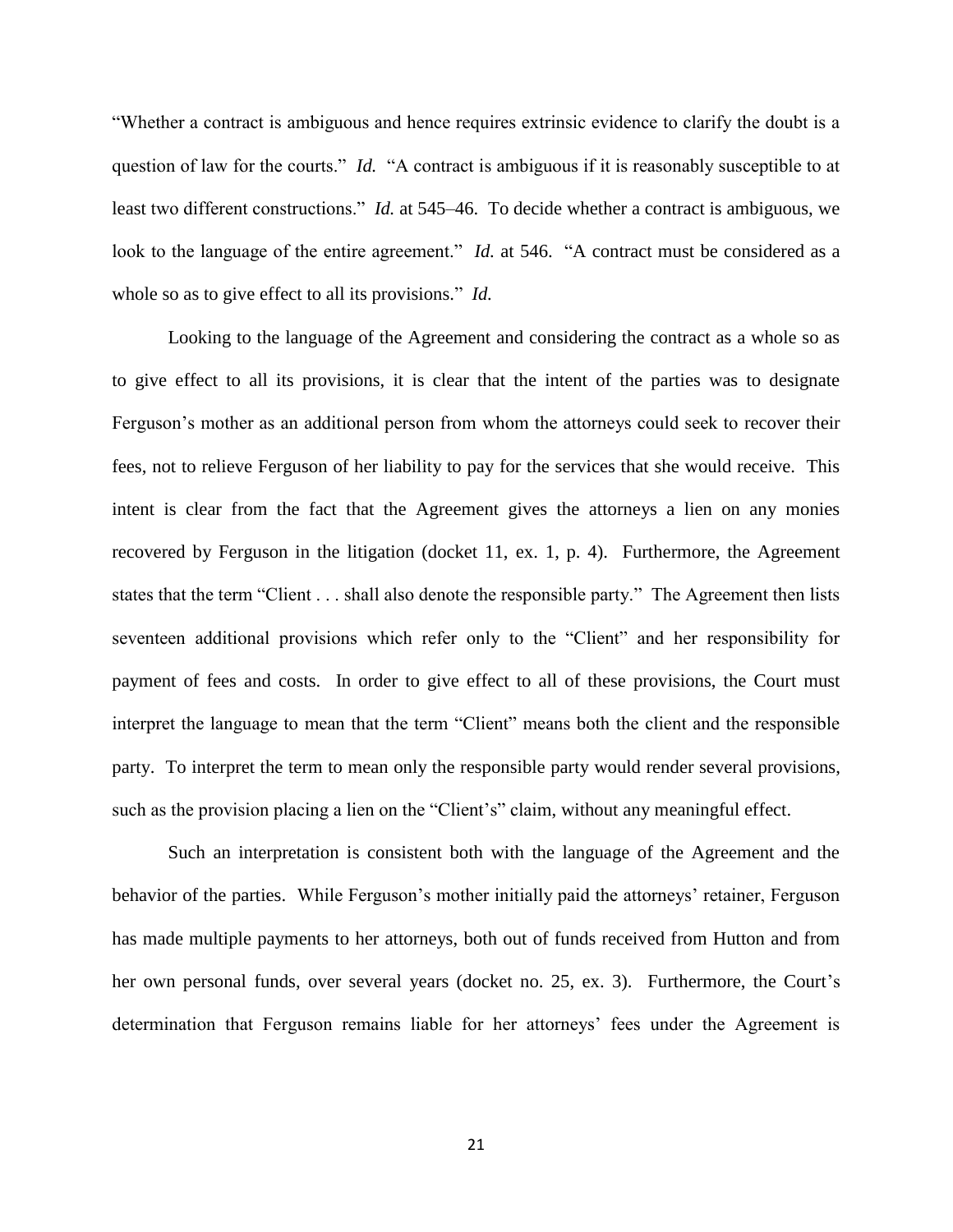consistent with the findings of the Tulsa County district court in its order dated March 20, 2008 (docket no. 11, ex. 24, p. 2).

## **IV. The award is not dischargeable under an exception for unusual circumstances.**

Finally, Hutton argues that even if the Court finds that the attorneys' fees are nondischargeable domestic support obligations, they should nonetheless be discharged under an exception for unusual circumstances articulated by the Tenth Circuit in *Lowther v. Lowther (In re Lowther)*, 321 F.3d 946 (10th Cir. 2002).

In *Lowther*, the Tenth Circuit held that an award for attorneys' fees related to divorce and child-custody proceedings was dischargeable in bankruptcy under an exception first announced in *Jones v. Jones (In re Jones)*, 9 F.3d 878 (10th Cir. 1993). In *Jones*, the Tenth Circuit held that "the term 'support' encompasses the issue of custody absent unusual circumstances." *Id.* at 883. The exception for unusual circumstances is thus directed at the issue of whether an award for attorneys' fees incurred during child custody proceedings actually constitutes support under § 523(a)(5). *Id.* In *In re Lowther*, the Tenth Circuit applied its unusual circumstances exception for the first time. 321 F.3d at 948. Indeed, the circumstances in *Lowther* were unusual. In the divorce and child-custody proceedings, the Oklahoma state court required the parent who was awarded custody of the child to pay the non-custodial parent's attorneys' fees, while the noncustodial parent was ordered to pay \$167 per month in child support to the custodial parent. *Id.* at 947–48. The Tenth Circuit noted that it would take the custodial parent approximately five years to pay the award for attorneys' fees at a rate of \$167 per month, effectively negating the award for child support during that time period. *Id.* at 949. The court determined that, in light of the custodial parent's income without the child support, the negation of the child support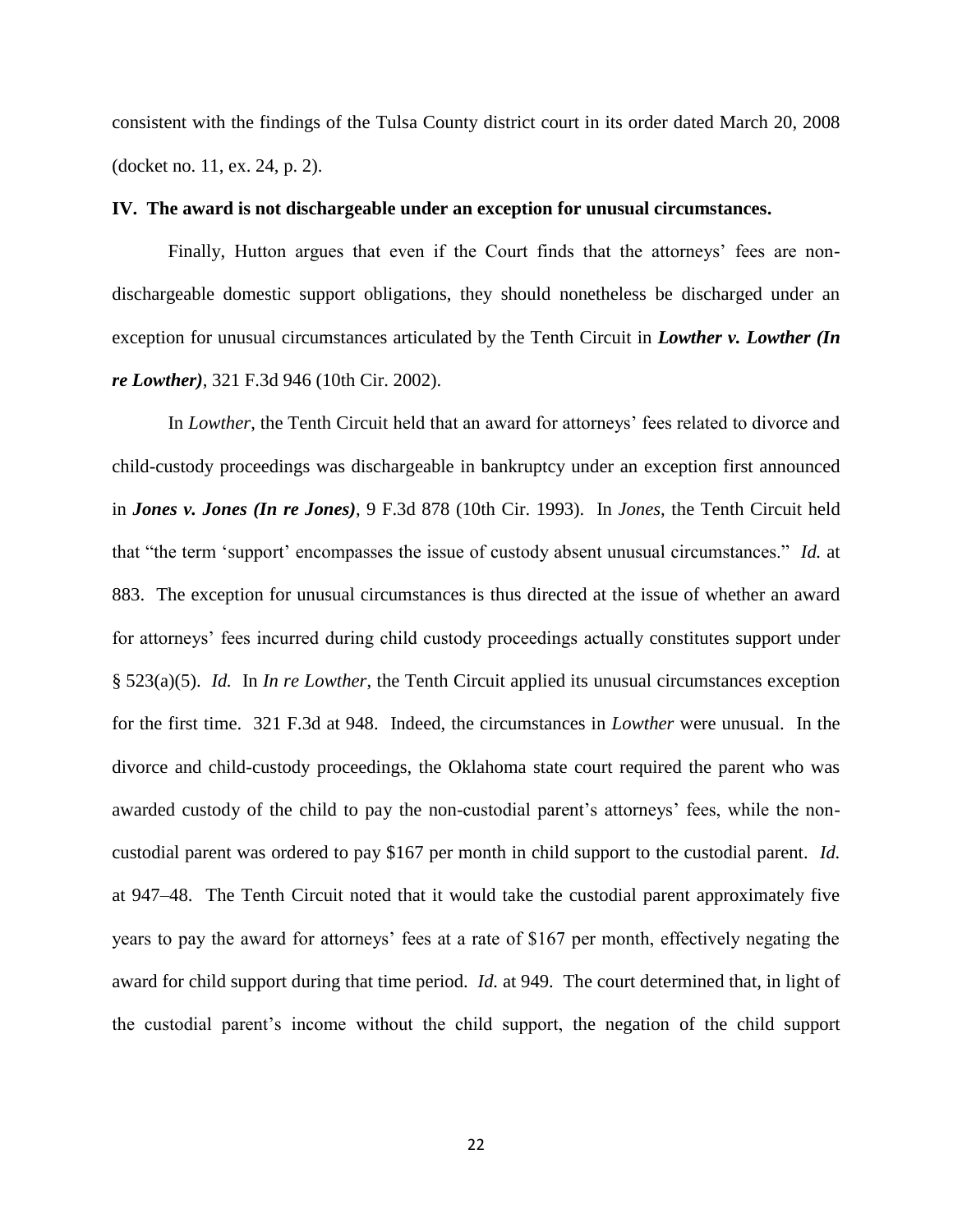payments by the award for attorneys' fees would "clearly affect" the custodial parent's ability to financially support the child. *Id.*

The Fifth Circuit has never adopted this exception. Moreover, case law indicates that it would be unlikely to do so. In an unpublished opinion, the Fifth Circuit stated that "in this circuit, [the] *Lowther* argument has been rejected implicitly.‖ *Rogers v. Morin*, 189 F. App'x 299, 303 (5th Cir. 2006). The court discussed its earlier decision in *Sonntag v. Prax (In re Sonntag)*, 115 F. App'x 680 (5th Cir. 2004), wherein the debtor argued that the Fifth Circuit should adopt the Tenth Circuit's unusual circumstances exception. *Rogers v. Morin*, 189 F. App'x at 303. Without addressing the argument, the Fifth Circuit in *In re Sonntag* deemed the awards for attorneys' fees non-dischargeable under  $\S 523(a)(5)$  because they were "awarded in connection with a child custody dispute." *In re Sonntag*, 115 F. App'x at 82 (citing *In re Hudson*, 107 F.3d at 357; *In re Dvorak*, 986 F.2d at 941). In *Rogers v. Morin*, the Fifth Circuit explicitly declined to decide whether to endorse or reject the Tenth Circuit's unusual circumstances exception. 189 F. App'x at  $304$ . Nonetheless, the Court "is not persuaded that the Fifth Circuit, having spoken so plainly in *Dvorak* and *Hudson*, would follow the Tenth Circuit." *Id.* at 304 (quoting *Sonntag v. Prax (In re Sonntag)*, 2004 WL 764728, at \*2 (N.D. Tex. 2004).

Even if the unusual circumstances exception were applicable in this case, Hutton has not established the unusual circumstances necessary for an exception to non-dischargeability. Hutton's obligation to pay Ferguson's attorneys' fees will not negate the payments for child support that Ferguson is entitled to receive under the Tulsa County district court's judgment of November 18, 2005. To the contrary, were Hutton's obligation discharged, Ferguson would remain liable for her attorneys' fees, thus shifting the burden of payment onto Ferguson as the